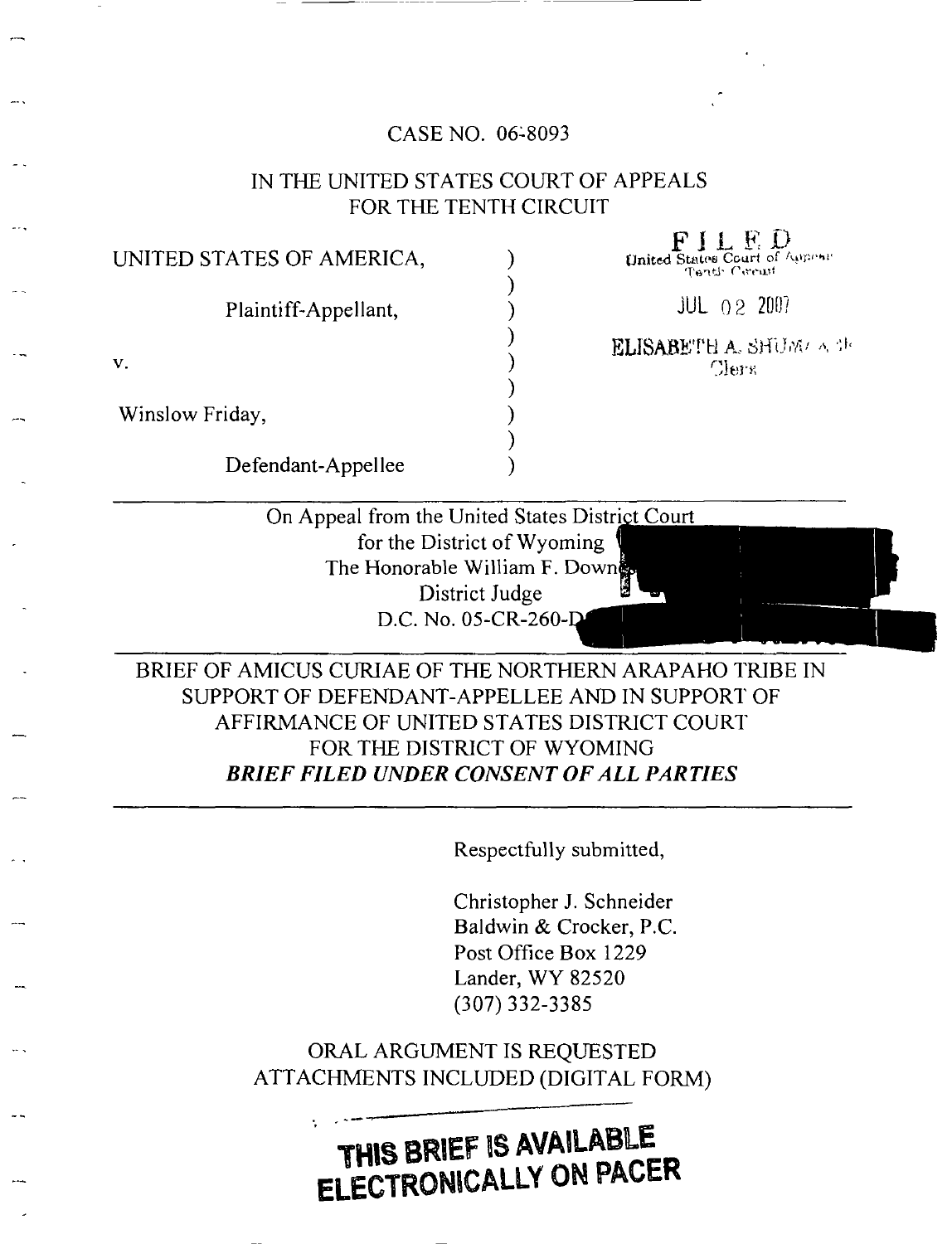#### Statement **of** Identity **anti lnlerest of** *Amicus Curiae*

The Northern Arapaho Tribe ("Tribe ') is a federally recognized Indian tribe.<sup>1</sup> There are approximately 8,000 enrolled members of the Tribe. Of those tribal members, approximately 4,500 reside on the Wind River lndian Reservation in central Wyoming. The Tribe has long struggled to keep its culture and traditional beliefs viable and continuing. It is deeply committed to preserving its religion and traditions. The Tribe believes that the Rehgious Freedom Restoration Act is a critical means of protecting and preserving its belief system.

Defendant-Appellee, Winslow Friday ("Friday"), is an enrolled member of the Tribe. The bald eagle taken by Friday was taken for use in the Arapaho Sun Dance in 2005. The United States District Court for the District of Wyoming allowed the Tribe to be an *Amicus Curiae* party below. All parties have consented to the filing of this brief. Therefore, the Tribe is authorized to file a brief as *Amicus Curiae,* pursuant to F.R.A.P 29(a)

<sup>&</sup>lt;sup>1</sup> See, Entities Recognized and Eligible to Receive Services From the United States Bureau of Indian Affairs, 53 FR 52829(1998).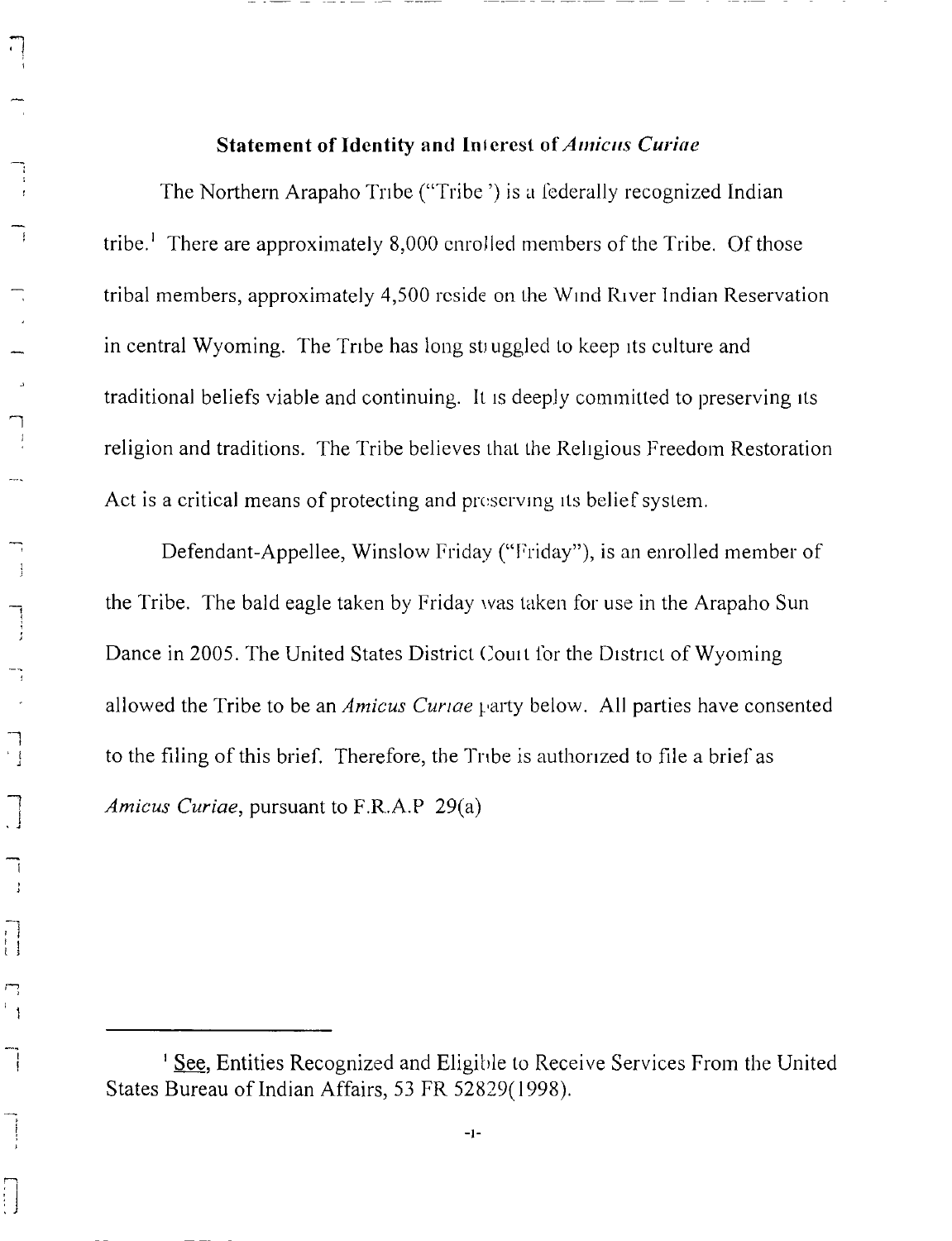# TABLE **OF** CONTENTS

 $- -$ 

 $-$ 

 $\frac{1}{\sqrt{2\pi}}$ 

 $\overline{\phantom{a}}$ 

 $\overline{\phantom{a}}$ 

 $\overline{\phantom{a}}$  $\frac{1}{4}$ 

 $\begin{bmatrix} 1 & 1 \\ 1 & 1 \\ 1 & 1 \end{bmatrix}$ 

 $\Box$ 

 $\ddotsc$ 

 $\mathcal{A}$ 

 $\begin{array}{c} \n\hline \n\cdot \\
\hline\n\cdot\n\end{array}$ 

 $\ddot{\phantom{1}}$ 

 $\begin{array}{c}\n\hline\n\vdots\n\end{array}$ 

 $\prod_{i=1}^{n}$ 

 $\begin{bmatrix} 1 \\ 1 \\ 1 \end{bmatrix}$ 

 $\begin{bmatrix} 1 & 1 \\ 1 & 1 \end{bmatrix}$ 

 $\begin{bmatrix} 1 \\ 1 \end{bmatrix}$ 

| STATEMENT OF IDENTITY AND INTEREST OF AMICUS CURIAE                                                                |
|--------------------------------------------------------------------------------------------------------------------|
|                                                                                                                    |
| TABLE OF AUTHORITIES  Francesconduction and service                                                                |
|                                                                                                                    |
| I. THE "EAGLE" TAKE PERMIT SYSTEM IS A SHAM - THERE HAS NEVER<br>BEEN A TAKE PERMIT ISSUED FOR A BALD EAGLE  1     |
| A. The Only "Eagle" Take Permits Ever Issued Were for Golden Eagles . 1                                            |
| B. There Has Never Been a Take Permit Issued Pursuant to the Terms of 50                                           |
| II. THE U.S. AVOIDS ITS DUTY TO ISSUE TAKE PERMITS BY REFUSING<br>TO COMMUNICATE WITH ITS TRUST BENEFICIARIES    4 |
| III. THE TRUST OBLIGATION AND AN EXECUTIVE ORDER REQUIRE<br>OUTREACH TO INDIAN TRIBES REGARDING TRUST ASSETS  .7   |
| VI. RFRA PROTECTS WINSLOW FRIDAY FROM PROSECUTION 10                                                               |
| A. Winslow Friday's Religious Beliefs are Sincerely Held 11                                                        |
| B. BGEPA Substantially Infringes on Indian Religious Practice as a Matter                                          |
|                                                                                                                    |
| D. The Supreme Court Explicitly Rejected the "Slippery Slope" Argument                                             |
| IV. THE U.S. FAILS THE TEST OUTLINED IN HARDMAN 15                                                                 |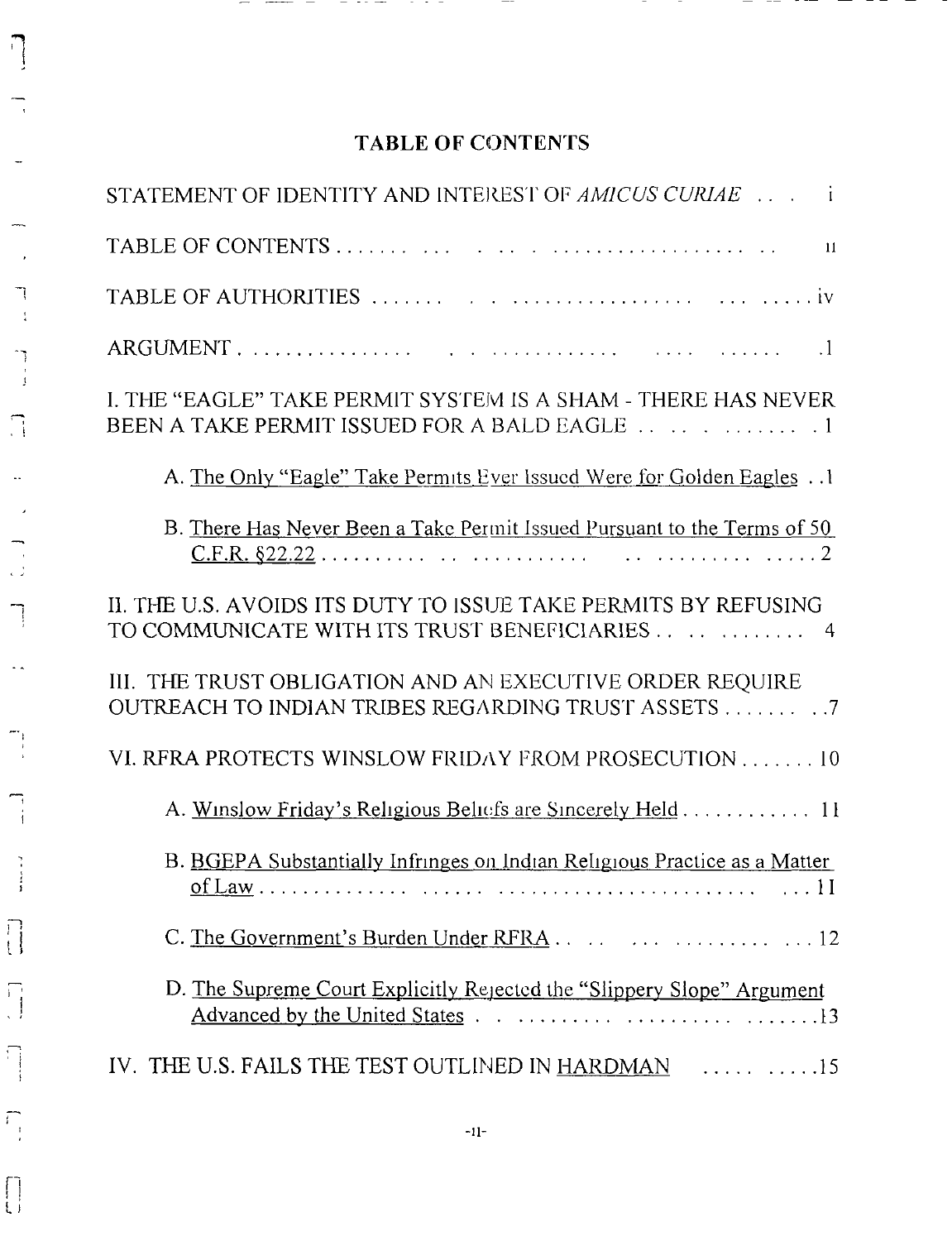| STATEMENT REGARDING ORAL ARGUMENT. 21 |  |
|---------------------------------------|--|
|                                       |  |
|                                       |  |
|                                       |  |
|                                       |  |

 $\overline{\phantom{0}}$  $- - -$ 

 $\begin{array}{c} \n\hline \n\end{array}$ 

 $\ddotsc$ 

 $\overline{\phantom{a}}$ 

 $\overline{a}$ 

 $\overline{\phantom{a}}$ 

 $\frac{1}{\sqrt{2}}$  $\bar{\mathcal{A}}$ 

 $\begin{array}{c}\n\ddots \\
\vdots \\
\vdots \\
\vdots\n\end{array}$ 

 $\begin{array}{c} \hline \hline \hline \end{array}$ 

 $\overline{\phantom{a}}$ 

 $\overrightarrow{\phantom{a}}$ 

 $\frac{1}{\sqrt{2}}$ 

 $\begin{bmatrix} 1 \\ 0 \end{bmatrix}$ 

 $\prod_{i=1}^{n}$ 

 $\begin{array}{c}\n\ddots \\
\vdots \\
\vdots\n\end{array}$ 

 $\mathbb{R}$ 

 $\begin{bmatrix} 1 \\ 1 \end{bmatrix}$ 

 $- -$ 

 $-$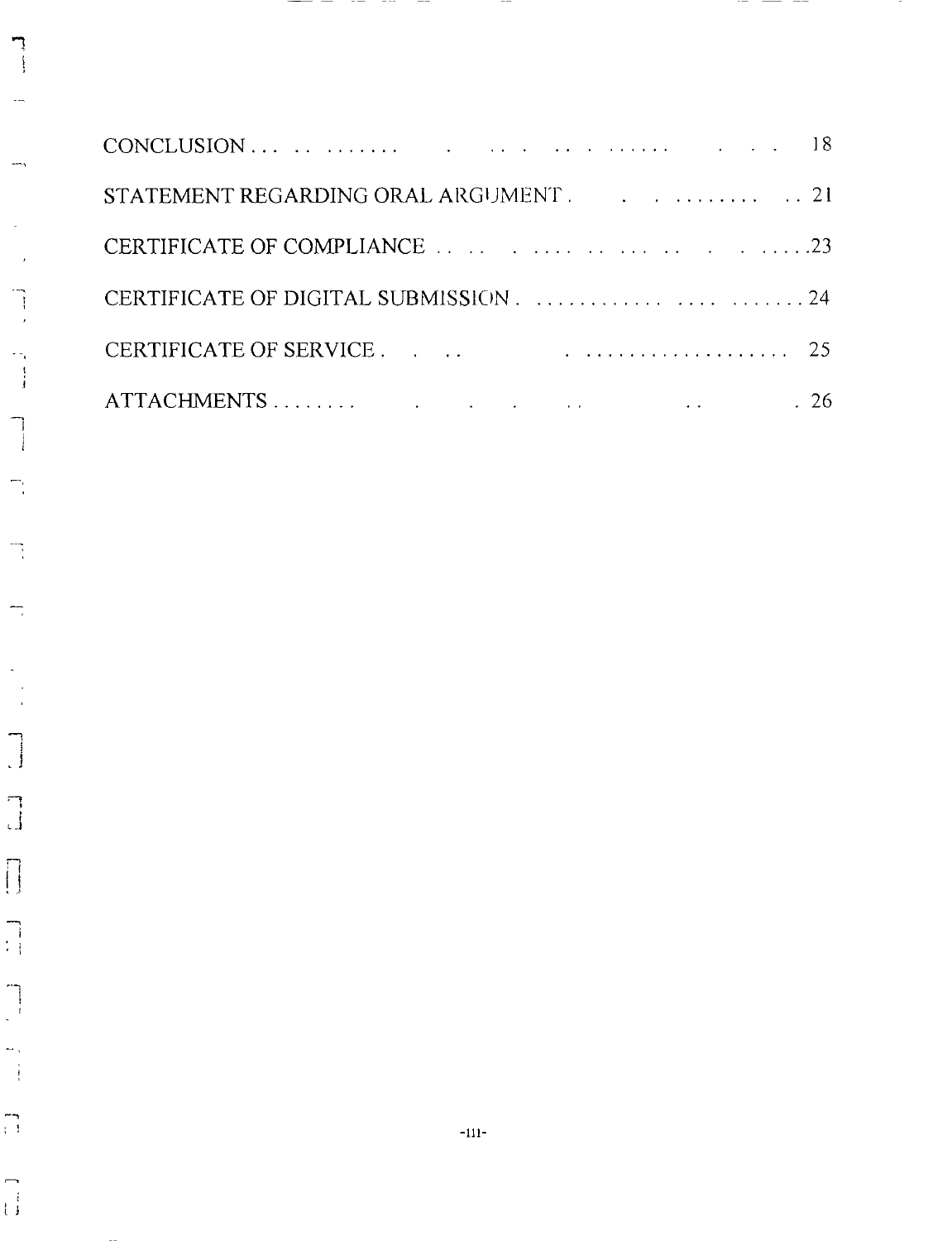## TABLE OF AUTHORITIES

 $-$ 

 $\sim$   $\sim$ 

 $\overline{\phantom{a}}$ 

\_\_\_\_\_\_\_\_

| Page<br><b>CASES</b>                                                                                                                                 |
|------------------------------------------------------------------------------------------------------------------------------------------------------|
| <u>Anweller v. American Electrical Power Service Corp.,</u>                                                                                          |
| Cobell v. Norton,                                                                                                                                    |
| Eddy v. Colonial Life Ins. Co of Am,<br>191F.2d 747 (D.C. Cir 1990) 8, 10                                                                            |
| Gonzales v. O Centro Espirtia Beneficente União Do Vegetal,                                                                                          |
| Northern Arapahoe Tribe v Hodel,                                                                                                                     |
| O Centro Espirita Beneficiente Uniao v. Ashcroft,<br>342 F. 3d 1170 (10 <sup>th</sup> Cir. 2003), Aff'd en banc, 389 F.3d 973 (10 <sup>th</sup> Cir. |
| Sherbert v. Verner,                                                                                                                                  |
| United States v. Abeyta,<br>11                                                                                                                       |
| United States v. Hardman,                                                                                                                            |
| <u>United States v. Mitchell,</u>                                                                                                                    |
| United States v. Thirty Eight (38) Golden Lagles or Eagle Parts,                                                                                     |

i

 $\prod_{i=1}^{n}$ 

 $\overline{\phantom{a}}$ 

 $\begin{bmatrix} 1 & 0 & 0 \\ 0 & 0 & 0 \\ 0 & 0 & 0 \\ 0 & 0 & 0 \\ 0 & 0 & 0 \\ 0 & 0 & 0 \\ 0 & 0 & 0 & 0 \\ 0 & 0 & 0 & 0 \\ 0 & 0 & 0 & 0 \\ 0 & 0 & 0 & 0 & 0 \\ 0 & 0 & 0 & 0 & 0 \\ 0 & 0 & 0 & 0 & 0 \\ 0 & 0 & 0 & 0 & 0 & 0 \\ 0 & 0 & 0 & 0 & 0 & 0 \\ 0 & 0 & 0 & 0 & 0 & 0 \\ 0 & 0 & 0 & 0 & 0 & 0 \\ 0 & 0 &$ 

 $\begin{bmatrix} 1 \\ 1 \\ 1 \end{bmatrix}$ 

 $\sim$ 

 $\begin{array}{c} \hline \hline \end{array}$ 

 $\omega_{\rm ex}$ 

 $\rightarrowtail$  $\sqrt{2}$ 

 $\overline{\phantom{a}}$ 

 $\overline{\mathbb{Z}_1}$  $\bar{\mathcal{A}}$ 

 $\sim$   $\sim$ 

 $\bar{\boldsymbol{\beta}}$ 

 $\overline{\mathcal{L}}$  $\sqrt{1}$ 

 $\mathbb{Z}_k$ 

 $\overline{\phantom{a}}$ 

 $\prod_{i=1}^{n}$ 

 $\begin{pmatrix} 1 & 1 \\ 1 & 1 \\ 1 & 1 \end{pmatrix}$ 

 $\begin{bmatrix} 1 \\ 2 \end{bmatrix}$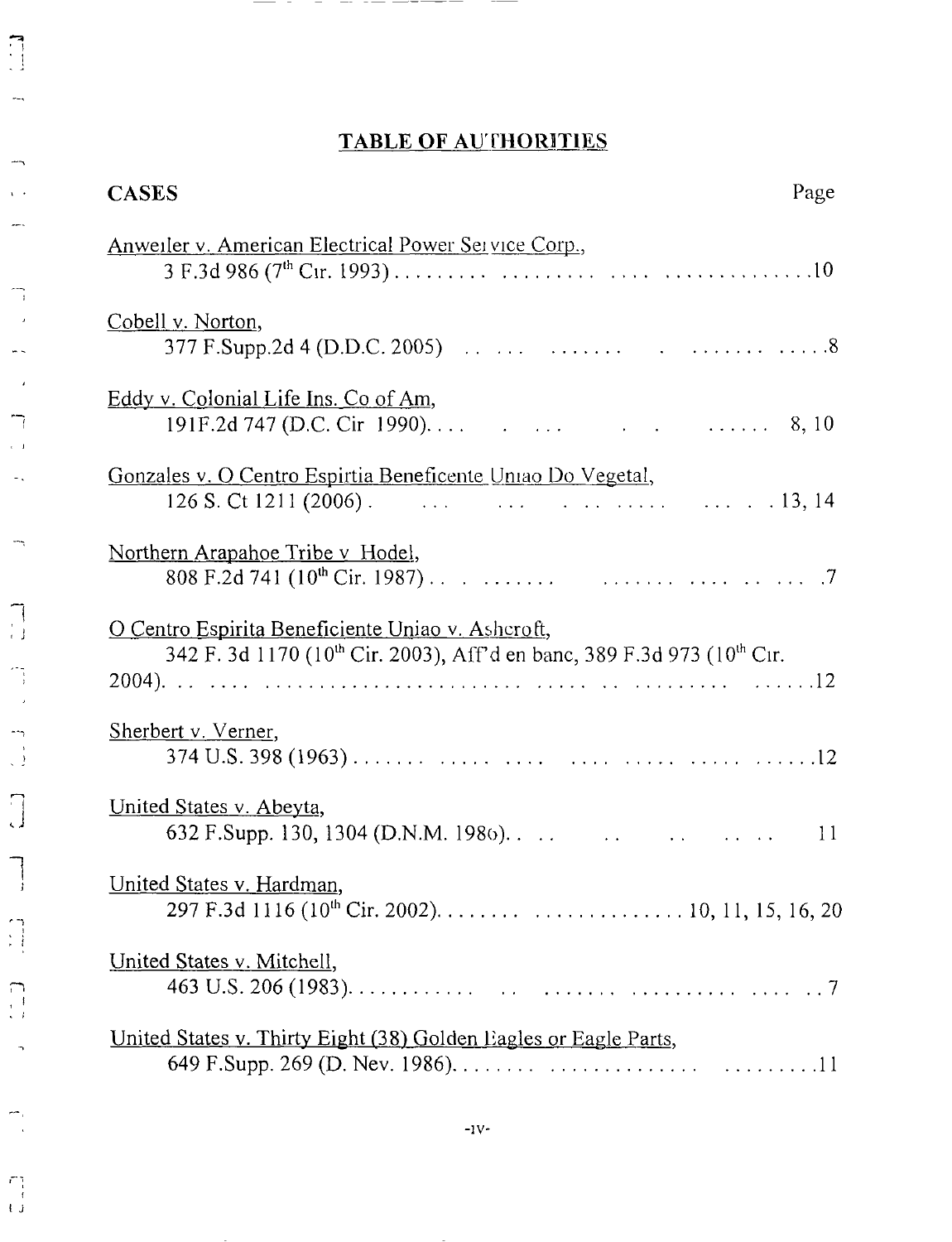| United States v. White,                                                                                                                                  |
|----------------------------------------------------------------------------------------------------------------------------------------------------------|
| Wisconsin v. Yoder,                                                                                                                                      |
| <b>STATUTES AND REGULATIONS</b>                                                                                                                          |
|                                                                                                                                                          |
|                                                                                                                                                          |
|                                                                                                                                                          |
|                                                                                                                                                          |
|                                                                                                                                                          |
| <b>OTHER AUTHORITY</b>                                                                                                                                   |
|                                                                                                                                                          |
| Antonia M. De Meo, Access to Eagles and Eagle Parts Environmental Protection<br>v Native American Free Exercise of Religion, 22 Hastings Const. L.Q. 771 |
| Jared Miller, <i>Bald Eagle Numbers Soar</i> , Casper Star-Tribune (Casper, WY) 17                                                                       |
| Memorandum, Government-to-Government Relations with Native American Tribal                                                                               |
| Memorandum, Policy Concerning Distribution of Eagle Feathers for Native<br>American Religious Purposes, 59 FR 22953 (Apr. 29, 1994). 10                  |

 $\begin{array}{c} \n7 \\ \n1 \end{array}$ 

 $\overline{\phantom{a}}$  )

 $\overline{3}$ 

7٦  $\frac{1}{4}$ 

 $\int$ 

 $\begin{array}{c} \square \end{array}$ 

 $\begin{bmatrix} 1 & 1 \\ 1 & 1 \end{bmatrix}$ 

 $\prod_{i=1}^{n}$ 

 $\overline{\phantom{a}}$  $\frac{1}{2}$ 

 $\begin{bmatrix} 1 \\ 1 \end{bmatrix}$ 

Restatement (Second) of Trusts 5 173 ......................... 8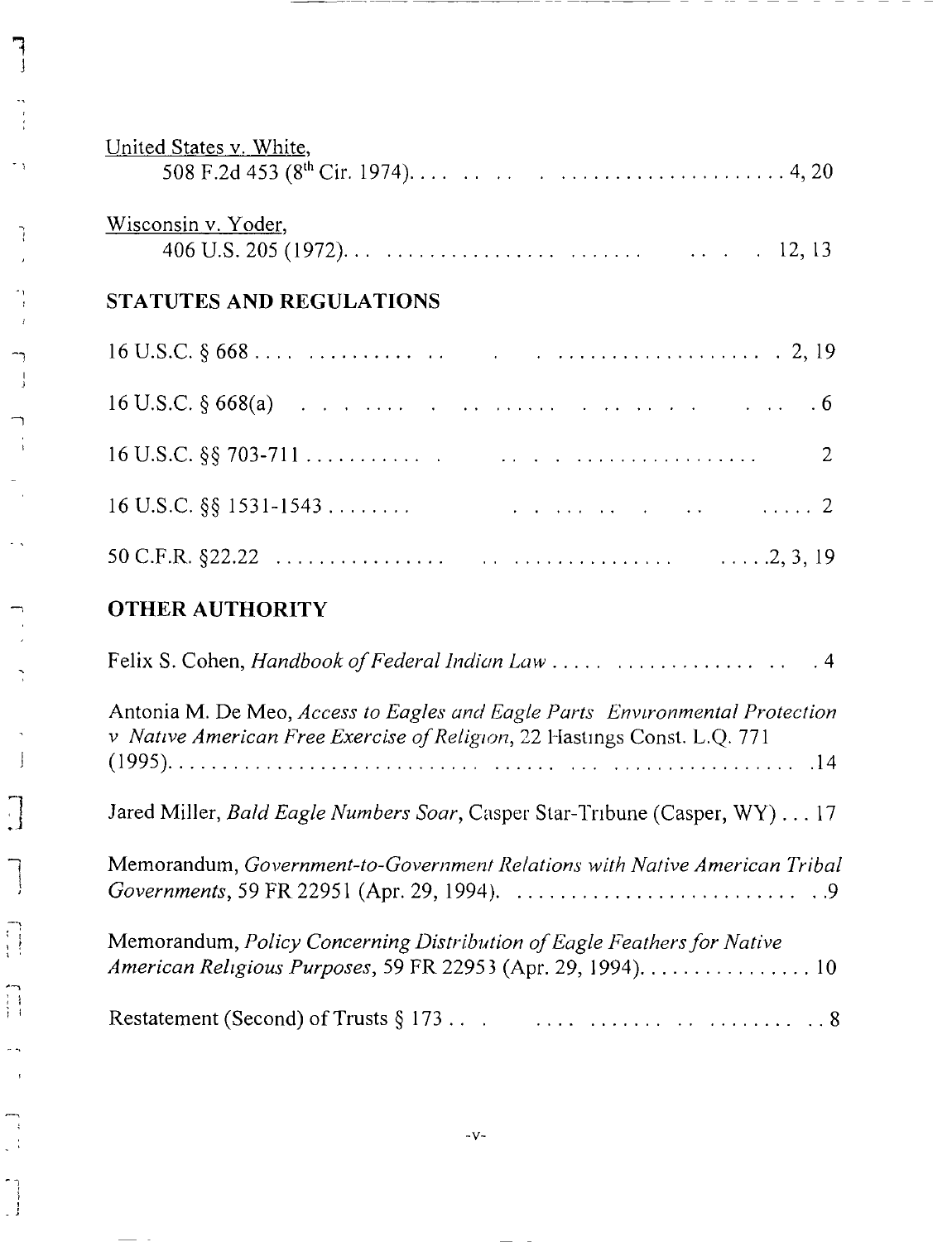#### ARGUMENT

## I. THE "EAGLE" TAKE PERMIT SYSTEM IS A SHAM - THERE HAS NEVER BEEN A TAKE PERMIT ISSUED FOR A BALD EAGLE

## A. The Only "Eagle" Take Permits Ever Issued Were for Golden Eagles.

The United States ("U.S.") repeatedly asserts that it has issued Indian religious take permits for "eagles." See e.g., Aplt. Brf. p. 23, 24, 26. That statement is inaccurate and misleading While the U.S. Fish and Wildlife Service ("USFWS") has issued take permits for  $\frac{g}{d}$  eagles; not one has been issued for a *bald* eagle. Tr. Tr. p. 290. The USFWS says it has not done the requisite biological studies necessary for the issuance of a bald eagle take permit. Tr. Tr. p. 300. Testimony at the hearing showed that the application process for bald eagle take permits, if such permits existed, would be more complex than for golden eagles because, in addition to the lack of biological studies, the bald eagle is on the Endangered Species hst. Tr. Tr. p. 300-01. According to testimony for the U.S., an opinion from the Solicitor's Office of the U.S. Department of Interior also would be necessary before a take permit for a bald eagle could be issued. Id. This belies the government's argument that take permits for bald eagles are "available and have been issued in short order." Aplt Brf. p. 12. Golden eagles are not threatened or endangered, yet bald eagles are currently listed as a "threatened"

٦

 $\prod\limits_{i=1}^{n}$ 

 $\cdot$ 

 $\frac{1}{3}$ 

 $\begin{array}{c} \n\downarrow \\
\downarrow\n\end{array}$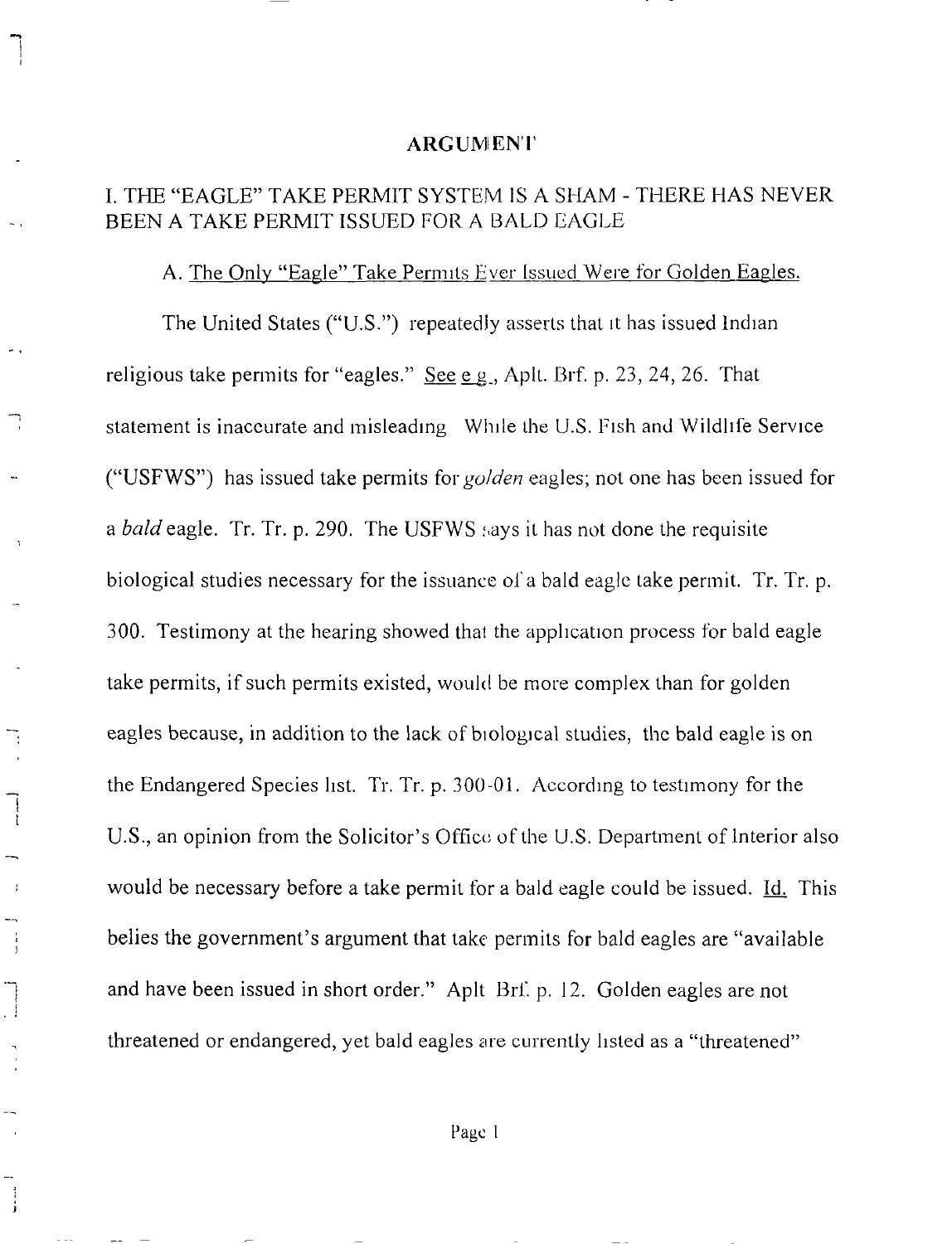species. The bald eagle is protected under the Endangered Species Act ("ESA")(16 U.S.C.  $\S$ § 1531-1543), the Migratory Bird Treaty Act ("MBTA")(16 U S.C. §§ 703-711), and the Bald and Golden Eagle Protection Act ("BGEPA")(16 U.S C.  $\S$  668). The golden eagle is covered by the BGEPA and the MTBA but not by the ESA smce the golden eagles are neither threatened nor endangered. Golden eagles are only protected under the BGEPA as an additional protective measure for *bald eagles* because, as the U.S. acknowledges, young golden eagles are difficult to distinguish from bald eagles Aplt. Brf 2

## B. There Has Never Been a Take Permit issued Pursuant to the Terms of 50 C.F.R. §22.22.

The government's brief is replete with statements claunmg that eagle take permits have been issued pursuant to the regulations under the BGEPA. See e.g., Aplt. Brf. p. 23, 24, 26. The regulations authorize issuance of permits only to *tribal members*, but no permit has ever been issued to a tribal member as an individual, such as Winslow Friday, and not as an oflicial or representative of tribal government. In pertinent part, the relevant regulation states:

We will issue a permit *only to members* of Indian entities ....

 $\lambda$ 

 $\left\vert \cdot \right\rangle$ 

Your application for any permit under this section must also contain the information required under this section,  $\S 13.12(a)$  of this subchapter, and the following information: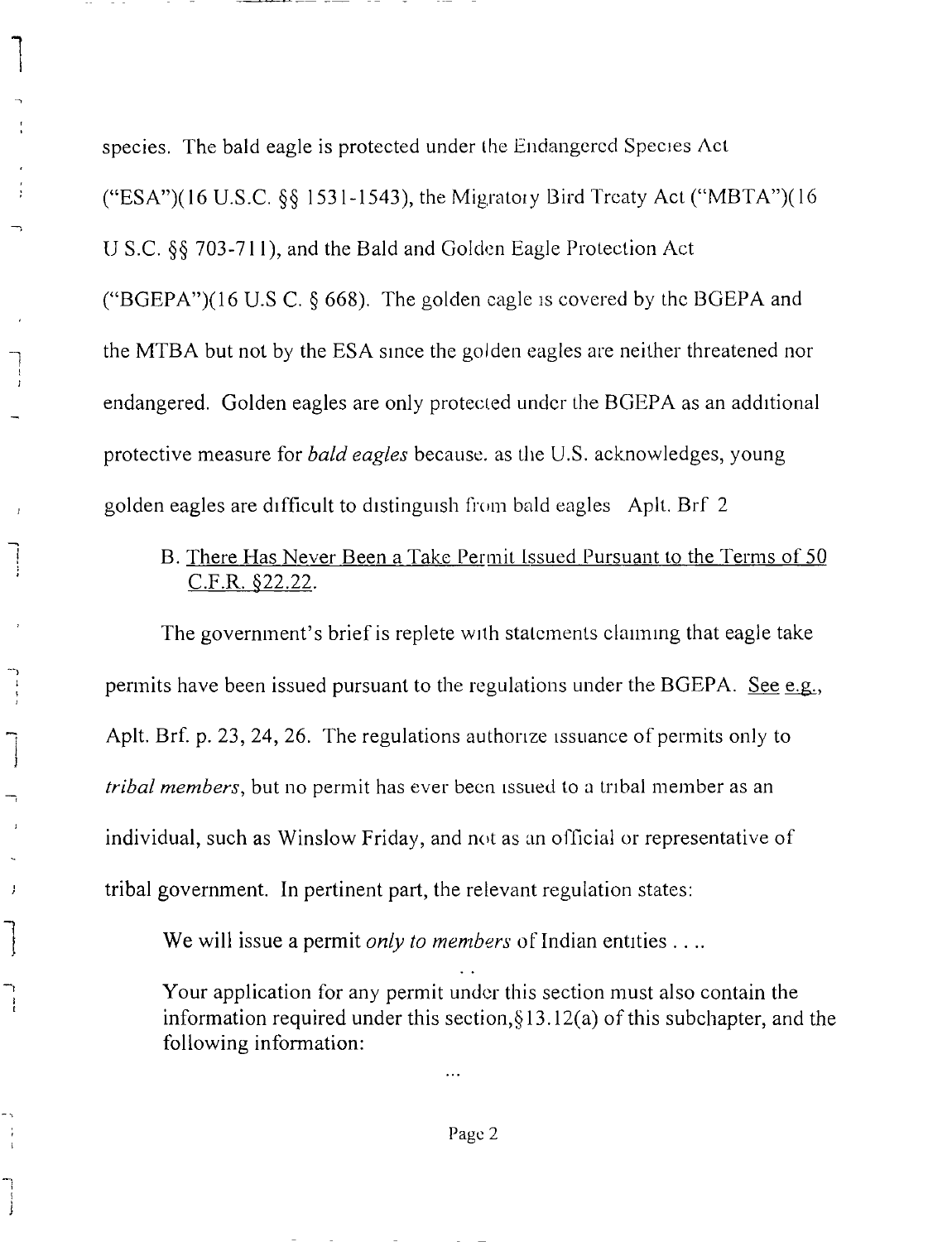(3) *Name of tribe wzth which* apphcant *is assocmted*

(5) You must attach a *cert!f\_ccmon o/'em ollment m an Indian tribe* that is federally recognized under the Federally Recognized Tribal List Act of 1994, 25 U.S.C. §479a-1, 108 Stat 4791 (1994). The certificate must be signed by the tribal official who is authorized to certify that an *individual* is a duly enrolled member of that tribe, and must include the official title of that certifying official

50 C.F R. {}22.22 (emphasis added).

The permits issued by the USFWS instead have gone to the "Hopi tribe,"

(Aplt. Brf. p. 5) the "Navajo tribe,"  $(\underline{Id.})$  the "Taos Pueblo"  $(\underline{Id.})$  and the "Jemez

Pueblo." (Id. at n. 3). There is no evidence of record that any permit has ever

been issued to a tribal member as a private individual. 50 C.F.R. §22.22 does not

provide authority to issue permits to Indian tribes or to pueblos; nor is there

A. I guess it is issued to the Hopi Tribe with the principal officer referenced as the chairman/chief executive officer of the tribe.

Q. Okay. The - - the permittee on the permit Is the Tribe?

A. The tribe, correct.

Tr. Tr. p. 311.

j

<sup>&#</sup>x27;Brian Milsap, Chief of the USFWS Division of Migratory Bird Management, testified:

Q. Now these permits you've been speaking of that - - in Region 2, were these all issued to tribes as opposed to individuals?

A. i actually believe they were. I'd have to look at each one. I don't have them in front of me, but I believe they were issued to individuals on behalf of the tribe.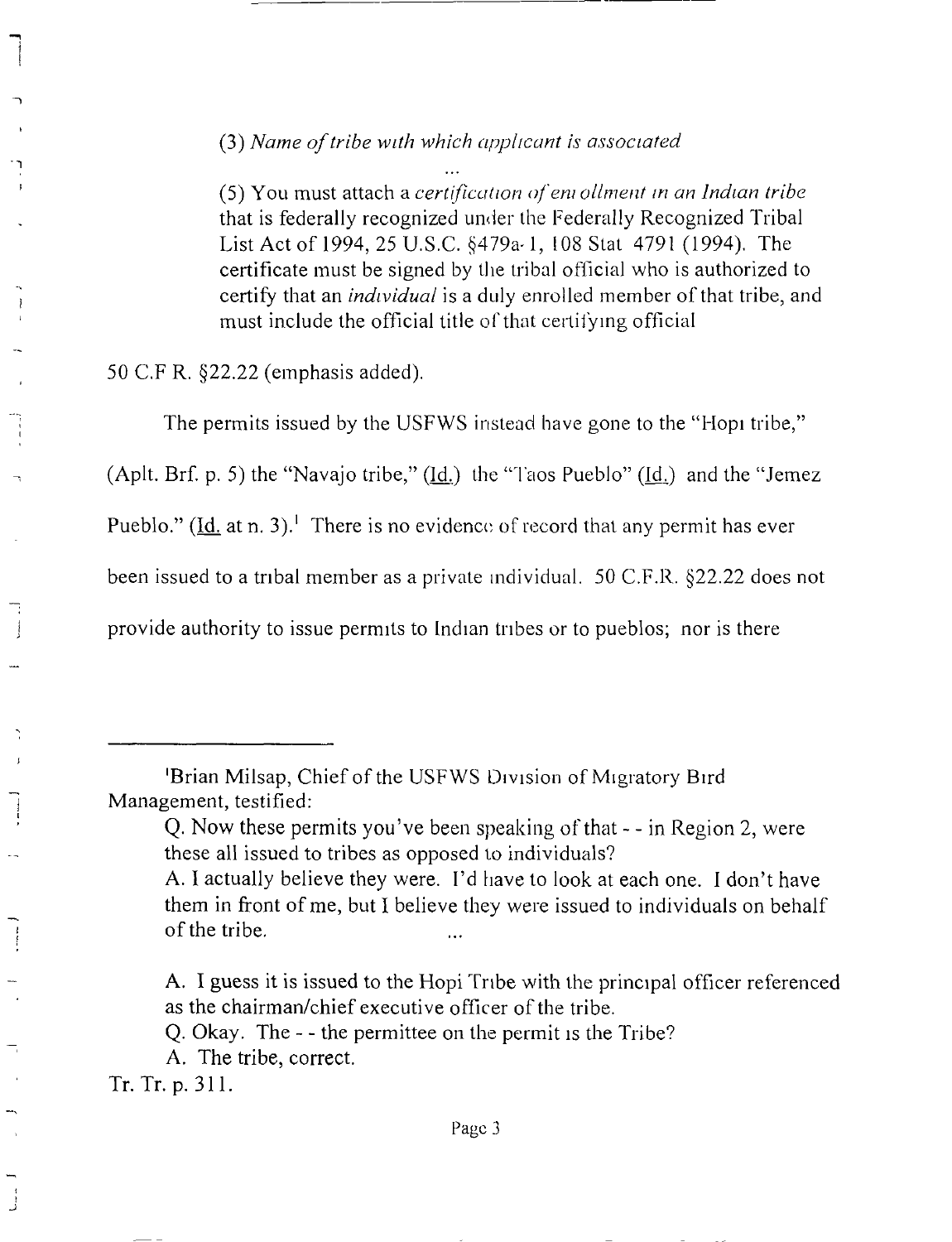! Ш  $\overline{1}$  $\mathbf{I}$  $\cdot$  j  $\begin{bmatrix} 1 \\ 1 \end{bmatrix}$  $\sqrt{2}$  $\begin{bmatrix} 1 & 1 \\ 1 & 1 \\ 1 & 1 \end{bmatrix}$ Ĥ

authority to issue permits to individuals on behalf of a tribe.<sup>2</sup>

The U.S. rails against "unregulated" taking of bald eagles. See Aplt Brf. pp. 38, 47, 48 and 49. This argument is only advanced fol the purpose of muddying the water. The issue before the Court is whether there is a "permit process" in place to provide take permits for bald eagles to tribal members for use in traditional religious ceremonies or whether requiring Friday to apply for a permit would have been futile because such perinits are not available.

## II. THE U.S. AVOIDS ITS DUTY TO 1SSUE TAKE PERMITS BY REFUSING TO COMMUNICATE WITH ITS TRUST BENEFICIARIES

On July 9, 1940, less than one month after the Bald Eagle  $Act<sup>3</sup>$  was signed

into law, Secretary of the Department of the Interior, Harold *L* Ickes, wrote:

That Indians have legal rights is a matter of little practical consequence unless the Indians themselves and those who deal with them are aware of those rights .... Ignorance of one's legal rights is always the handmaid of despotism.

Felix S. Cohen, *Handbook of Federal lndlan Law* page v (1945).

It has been 67 years since Secretary lckes penned this truism. Today, the

Department of the Interior still refuses to discuss the availability of take permits.

<sup>&</sup>lt;sup>2</sup>Such take permits issued to tribes or to pueblos may be being issued *ultra vires.*

<sup>&</sup>lt;sup>3</sup> June 8, 1940, c. 278, 1, 54 Stat. 250 <u>See also, United States v. White</u>, 508 F.2d 453 ( $8^{th}$  Cir. 1974).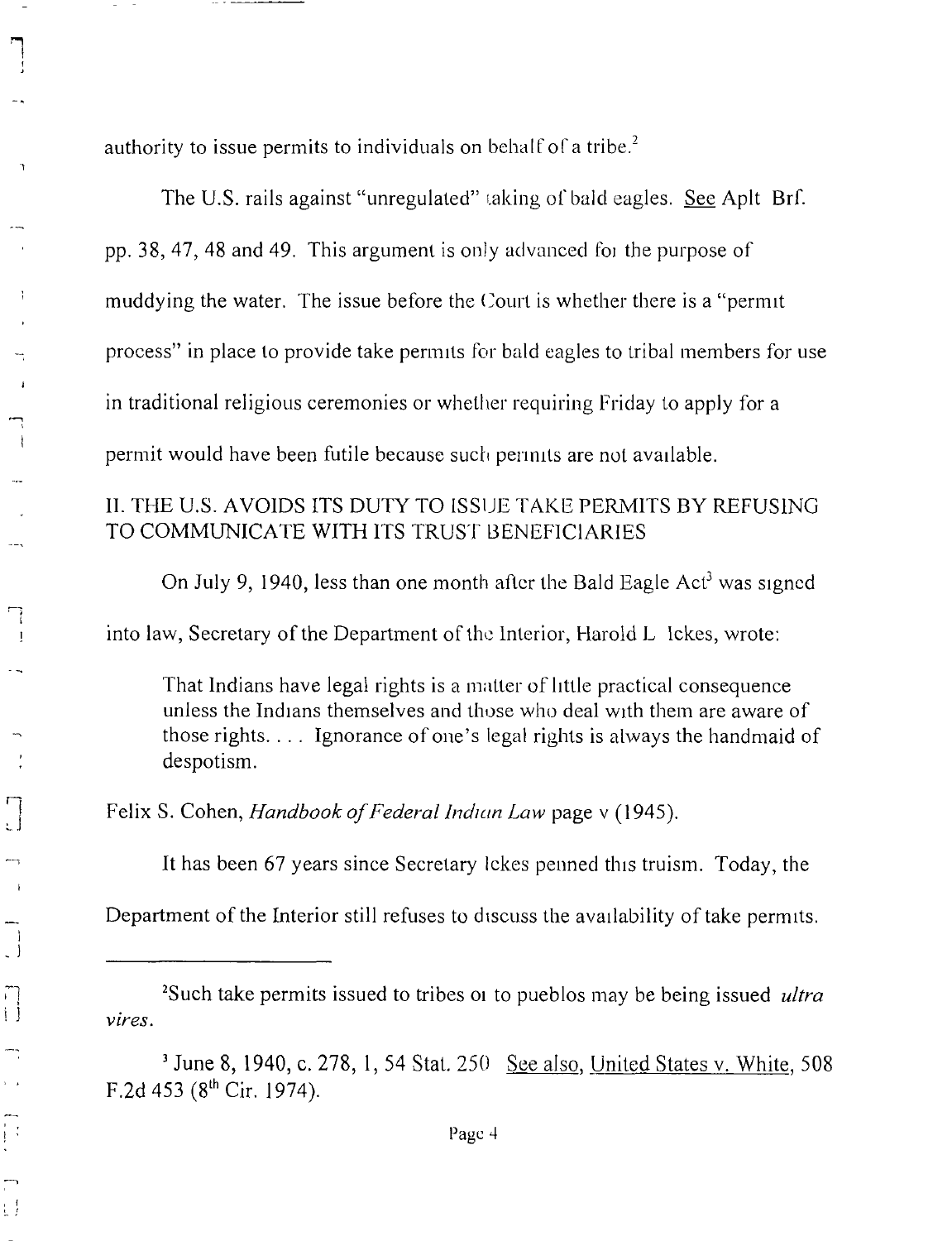The failure to disclose this information violates the trust obligations the  $U S$ government owes to Indians and Indian tribes.

The U.S. keeps the existence of take permits a closely guarded secret. Brian Milsap, Chief of the USFWS Division of Migratory Bird Management, testified,

we have not engaged in any  $-$  - any real outreach outside of our own internal efforts to make the regional offices aware of the process by which we're dealing with these now[ ]

Tr. Tr. 294.

 $\bigcap$ 

 $\begin{bmatrix} 1 \\ 1 \end{bmatrix}$ 

 $\prod_{i=1}^{n}$ 

 $\begin{array}{c} \begin{array}{c} \begin{array}{c} \end{array} \\ \begin{array}{c} \end{array} \end{array} \end{array}$ 

In other words, there is no outreach regarding the availability or even the existence of take permits. Moreover, take permits are not discussed outside of USFWS; worse than that, the internal discusslon is only within the regional offices. Information is not disseminated to *local o/rices that have contact with the public.*

USFWS Agent Doug Goessman testified as an "expert in law enforcement, particularly in relation to enforcement against eagle violations." Tr. Tr. 357. Agent Goessman has been with the USFWS for over twenty years and worked as a wildlife law enforcement officer for over twenty eight years. Tr. Tr. 358. Goessman testified:

Q. ... It's your understanding that under the current law there cannot be exceptions for Native Americans to shoot an eagle? A. Correct.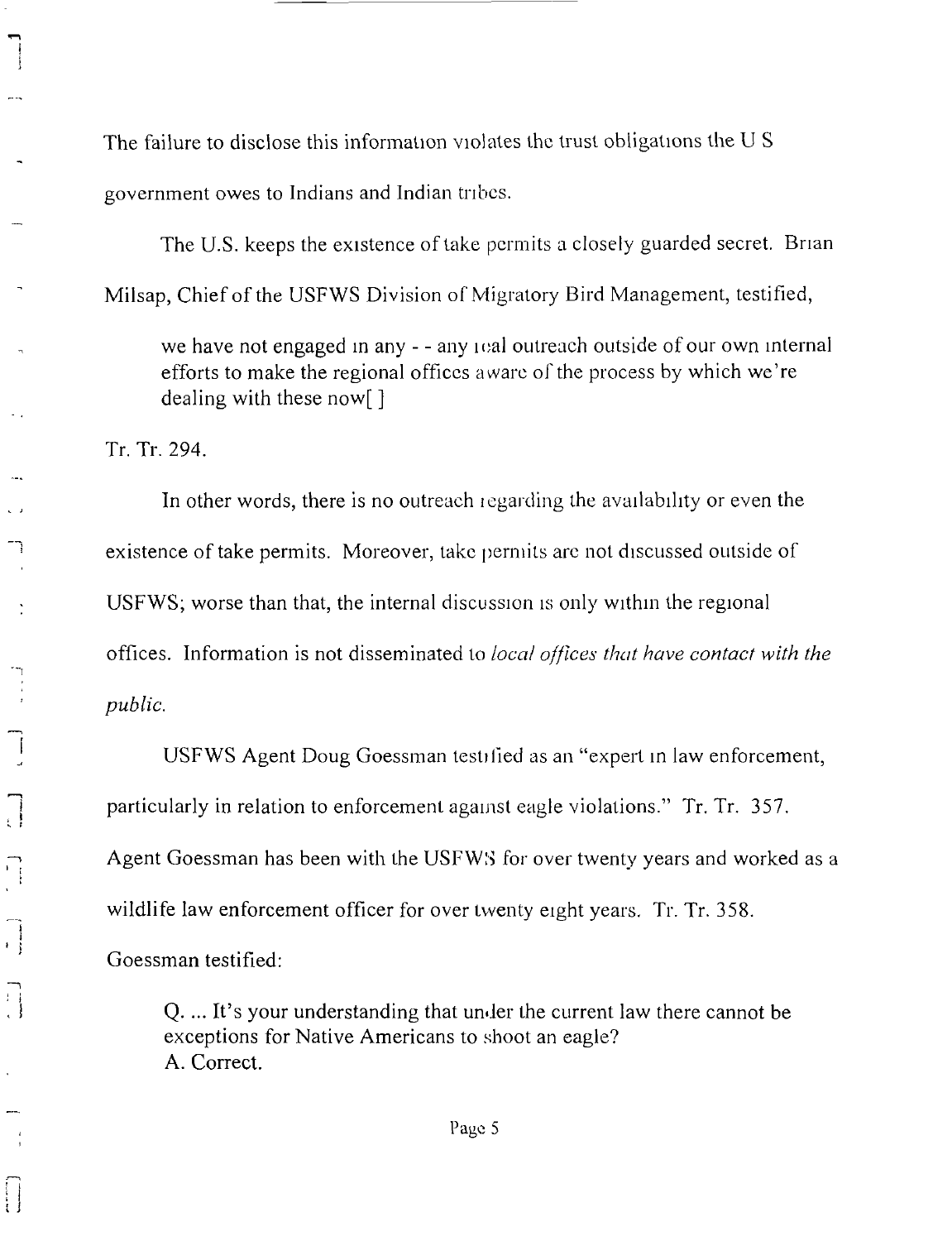Q. .. do you take inquires sometimes from citizenry about wildlife legalities or permitting issues?

A. Yes.

Q. If - - if someone called you to ask if a person could get a license to shoot an eagle for Native American religious purposes, would you tell them there's no provision for that currently?

A. Currently there's no provisions for Native Americans to obtain a permit to kill eagles.

Tr. Tr. 367-68.

+

٦

Ĵ

1 +

 $\begin{bmatrix} 1 \\ 1 \end{bmatrix}$ 

 $\begin{array}{c} \hline \end{array}$ 

 $\prod_{i=1}^{n}$ 

This testimony illustrates what tribal members are being told when they ask for take permits. An individual who contacts their local USFWS office might not speak to an agent with as much experience as Agent Goessman, but the result would be the same. The individual will be told that there are no permits available to take a bald eagle for Indian religious purposes.

At the hearing and in its brief, the U.S. admitted it has a "preference" that Indians use the Eagle Repository rather than issuing take permils. See Tr. Tr 263, 294-95; Aplt. Brf. p. 26, 31. Not only is that bald-faced paternalism, it also flies in the face of existing law. Congress's intent is made plain by the permit section of the BGEPA, which provides for the issuance of take permits. 16 U.S.C. §668(a). By enacting §668(a), Congress delegated no authority to any agency to promulgate any preference to the contrary and without such a delegation, federal agencies have no authority to promote their own policy "preferences."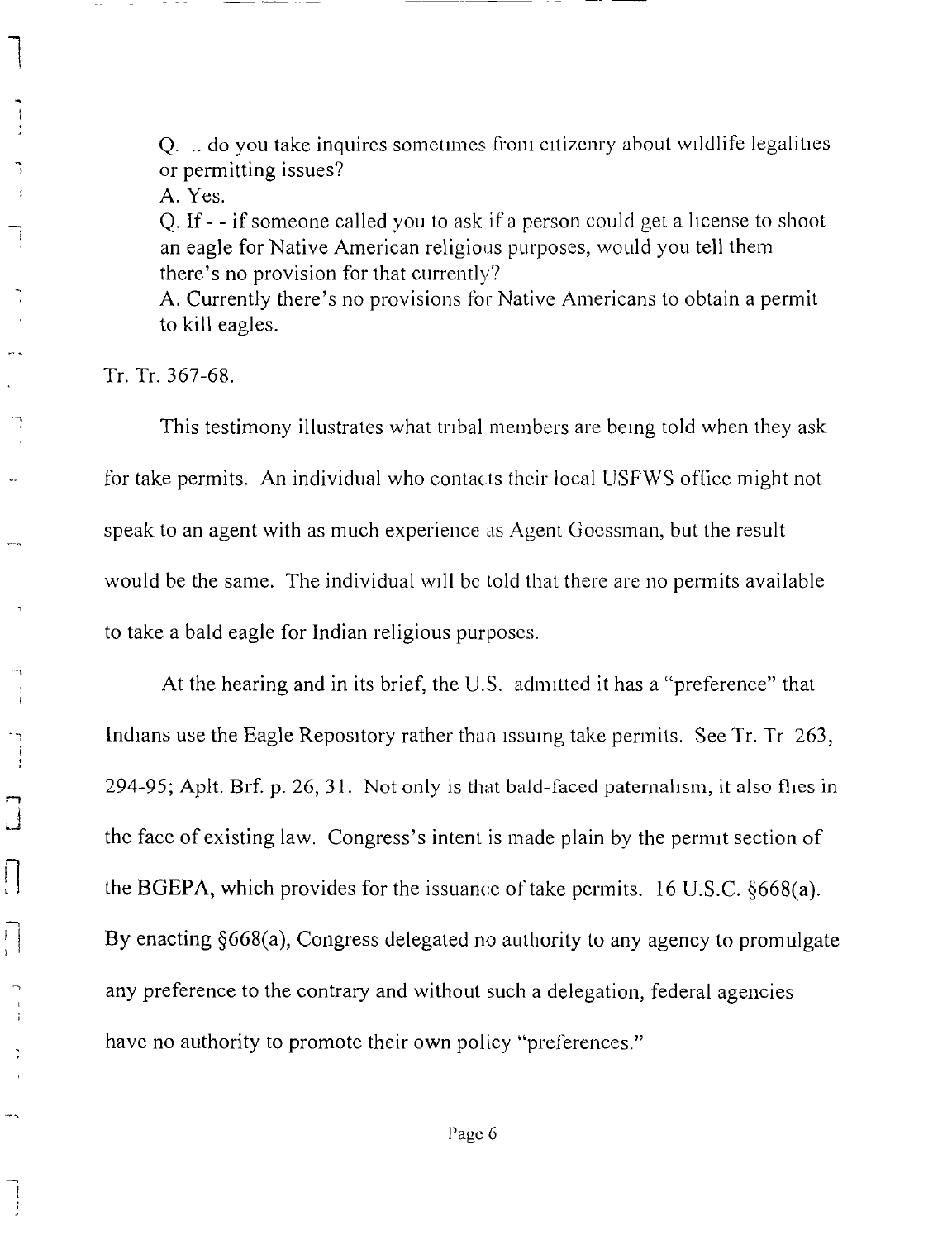The U.S. does not discuss take permits outside of the Regional Offices of the USFWS. Even a USFWS agent with *twenty eight* years of experience did not know of the existence of take permits for eagles. The  $\overline{U}S$  admits that it does no outreach to Indians to inform them about take permits. The U.S. admits it prefers that Indians use the federal Eagle Repositoly. Indians looking for an eagle take permit will be told "there's no provisions" for such permits. The USFWS exercises its "preference" by channeling requests through the federal Eagle Repository. Thus, the take permit system remains concealed and unused. Ill THE TRUST OBLIGATION AND AN EXECUTIVE ORDER REQUIRE OUTREACH TO INDIAN TRIBES REGARDING TRUST ASSETS

The U.S. is either trying to mislead the *Court* or it truly misunderstands its fiduciary obligations to Indian tribes. The U.S. avers that the Religious Freedom Restoration Act, 42 U.S.C. § 2000bb-2000bb-4 ("RFRA") does not require the federal government to "advertise" the availablhty of take permits. While this may be true, the government's trust obligations to Indians require the disclosure of important information regarding trust assets.

 $\cdot$   $\cdot$ 

 $\begin{bmatrix} 1 \\ 1 \end{bmatrix}$ 

 $\prod_{j=1}^n$ 

 $\overline{\phantom{a}}$ 

The Supreme Court has recognized "the undisputed existence of a general trust relationship between the United States and the Indian people." United States v. Mitchell, 463 U.S. 206 (1983). Wildlife has been recognized as a trust asset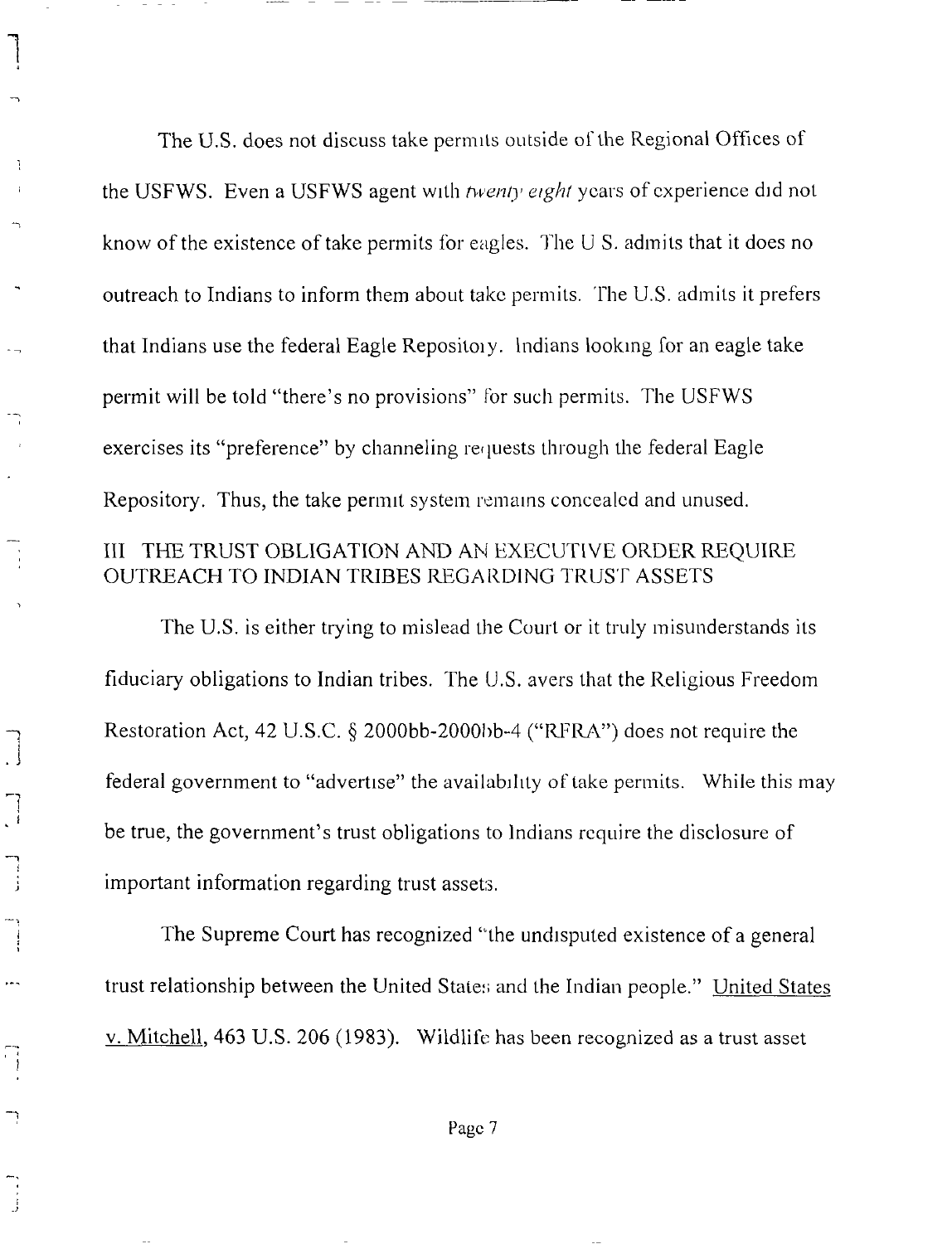See Northern Arapahoe Tribe v. Hodel, 808 F.2d 741 (10<sup>th</sup> Cir. 1987). The federal government "has a common law fiduciary duty to fully and accurately inform Indian Trust beneficiaries about [its] management of the trust "Cobell v. Norton, 377 F.Supp.2d 4,13 (D.D.C. 2005)(citing Eddy v. Colonial Life Ins. Co of Am, 191F.2d 747, 750 (D.C. Cir. 1990)(stating "the duty to disclose material information is the core of a fiduciary's responsibility, animating the common law of trusts .... "); Restatement (Second) of Trusts § 173 (common law trustee "as under a duty to communicate to the beneficiary material facts affecting the interest of the beneficiary which he knows the beneficiary does nol know and which the beneficiary needs to know...").

The U.S. argues that RFRA.

 $\begin{array}{c} \begin{array}{c} \text{ } \end{array} \end{array}$ 

 $\begin{array}{c}\n\bullet \\
\bullet \\
\bullet \\
\bullet\n\end{array}$ 

 $\overline{\phantom{a}}$ 

 $\cdot$  1

 $\begin{array}{c} \hline \hline \end{array}$ 

 $\prod_{i=1}^{n}$ 

 $\frac{1}{1}$ 

 $\bigcap_{i=1}^n$ 

 $\Box$ 

does not require the government to facihtate religious exercise or engage in *propaganda efforts* that make religious exercise easier for individuals. The availability of take permits is explicitly revealed in the Eagle Act and the regulations, both of which are publicly available. RFRA requires nothing more.

Aplt. Brf. pp. 24-25 (emphasis added).

However, making information "publicly available" does not fulfill the trust obligations owed to Indians when that "public information" is contradicted by USFWS employees such as a twenty-eight year veteran Agent Goessman. The U.S. cannot rely merely on "public information" to fulfill its trust responsibility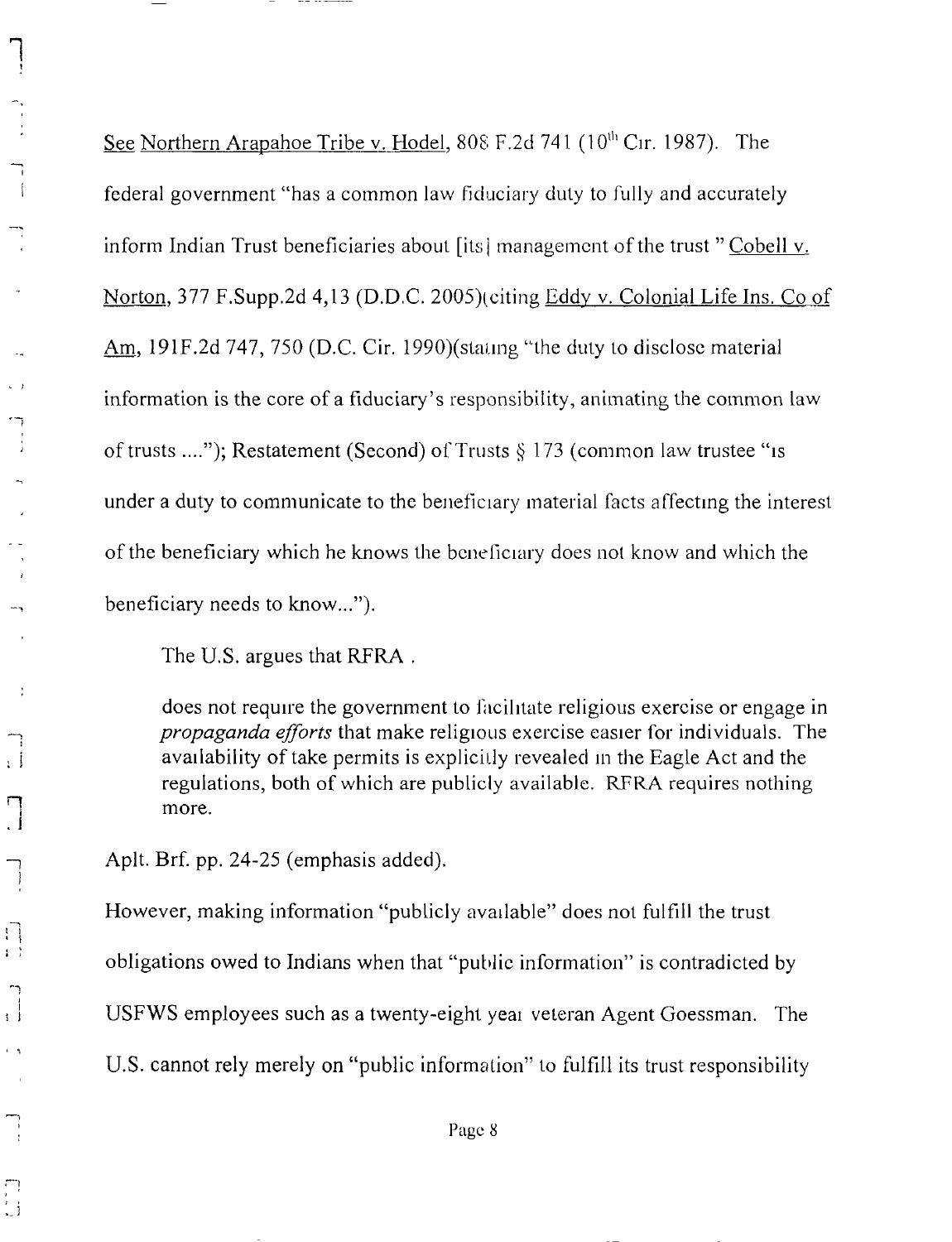when its agents deny that very information and when outreach efforts only include the availability of the Eagle Repository and then remain silent regarding the other option for tribal members - take permits. That argument shifts the onus of the fiductary relationship from the trustee to the beneficiary, directly contrary to the core principles of trust law.

The U.S. would have the Court believe that its only obhgation to Indians is premised on the RFRA. However, the fiduciary obligations owed to Indians are far broader and more deeply rooted than RFRA. Because of the fiduciary duties owed to Indian tribes, the federal government does not have the option of only providing outreach related to the Eagle Repository, as it currently does. Tr. Tr. 262-263.

Consistent with its fiductary obligations, the U.S. has issued an Executive Order that requires executive departments and federal agencies to consult with tribes regarding matters affecting them. See Memorandum, *Government-to-Government Relations with Native American Tribal Governments,* 59 FR 22951 (Apr. 29, 1994) (stating that each executive agency "shall *consult,* to the greatest extent practicable and to the extent permitted by law, with tribal governments prior to taking actions that affect federally recognized tribal governments")(emphasis added). There is nothing in the record showing that USFWS has consulted with

Page 9

)

ŧJ

 $\tilde{\mathcal{L}}$ 

 $\mathbf{i}$ 

- 1

 $\cdot$  j

 $\prod_{i=1}^{n}$ 

 $\prod_{i=1}^{n}$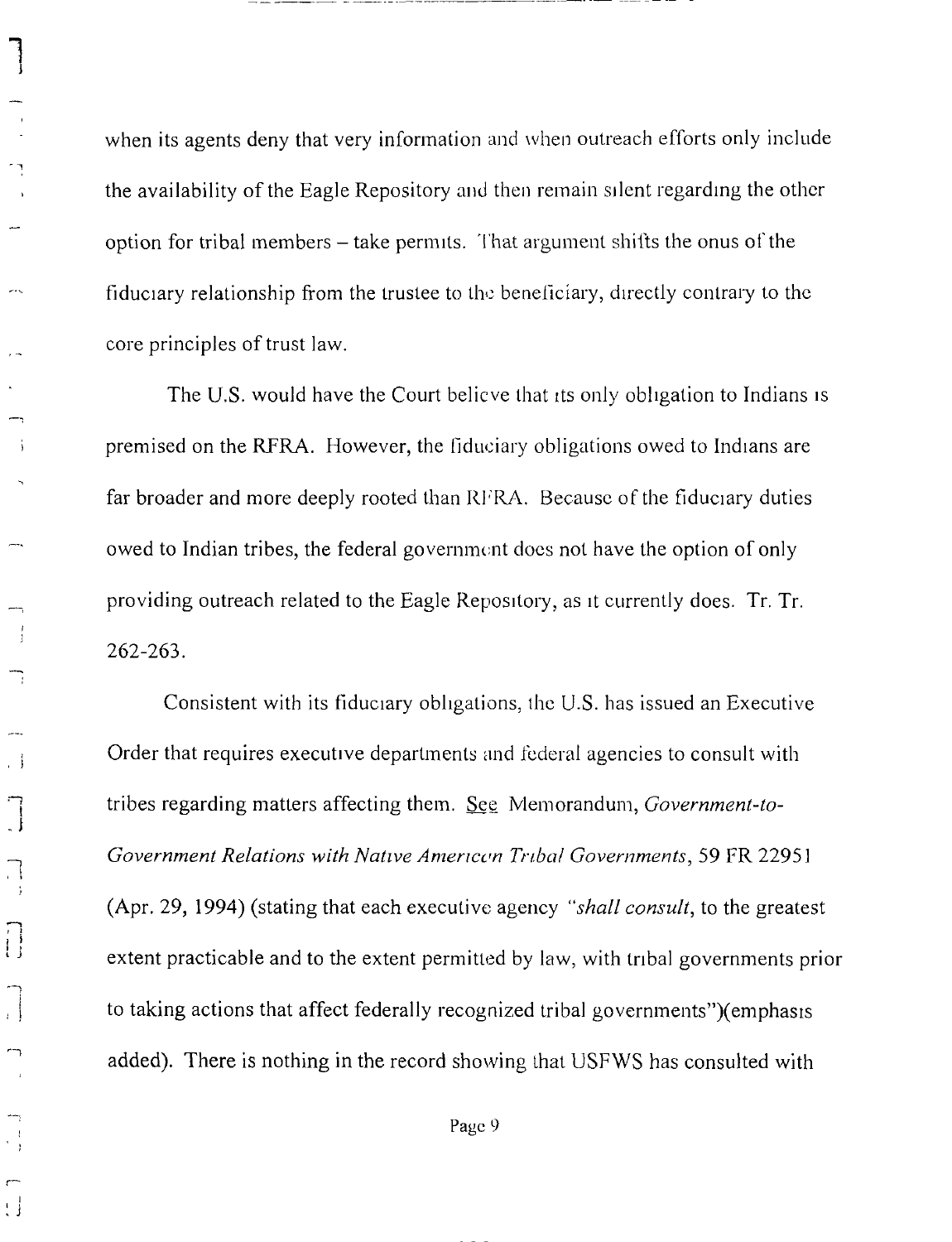tribal governments before deciding to limit its outreach information to the Eagle Repository. Another Executive Order is more specific. President Clinton Issued an order which states,

I am directing executive departments and agencies to work cooperatively with tribal governments and to reexamine bioadly their practices and procedures to seek opportunities to accommodate Native American religious practices to the fullest extent of the law.

Memorandum, *Policy Concerning Distrlbu/ion oJ Eagle Feathers for Native Amertcan Religious Purposes,* 59 FR 22953 (Apr. 29, 1994). There is nothing in the record showing that the USFWS consulted with tribal governments regarding take permits for Indian religious purposes or that it reexamined *ns* "preference" to accommodate take permits following the issuance of these Executive Orders.

The fiduciary obligations owed to Indians and Indian tribes by the U.S. include an affirmative duty to disclose information. Making information "publically available" cannot be deemed to fulfill such basic duties. Anweiler v. American Electrical Power Service Corp., 3 F.3d 986, 990 (7<sup>th</sup> Cir. 1993)(finding that the duty exists when a beneficiary asks for information, and even when he or she does not); See also Eddy, 919 F.2d at 750. The U.S cannot transfer its responsibilities onto the trust beneficiaries by requiring them to find information on trust assets. See Anweiler,  $3$  F.3d at 990. To do so would be tantamount to

I

 $\begin{bmatrix} 1 \\ 1 \end{bmatrix}$ 

 $\frac{1}{2}$ 

 $\sim \sqrt{2}$  $\frac{1}{2}$ 

 $\prod_{i=1}^{n}$ 

 $\begin{bmatrix} 1 \\ 1 \\ 1 \end{bmatrix}$ 

 $\begin{bmatrix} \phantom{-} \\ \phantom{-} \end{bmatrix}$ 

 $\Box$ 

 $\begin{array}{c}\n\overrightarrow{a} \\
\overrightarrow{b} \\
\overrightarrow{c}\n\end{array}$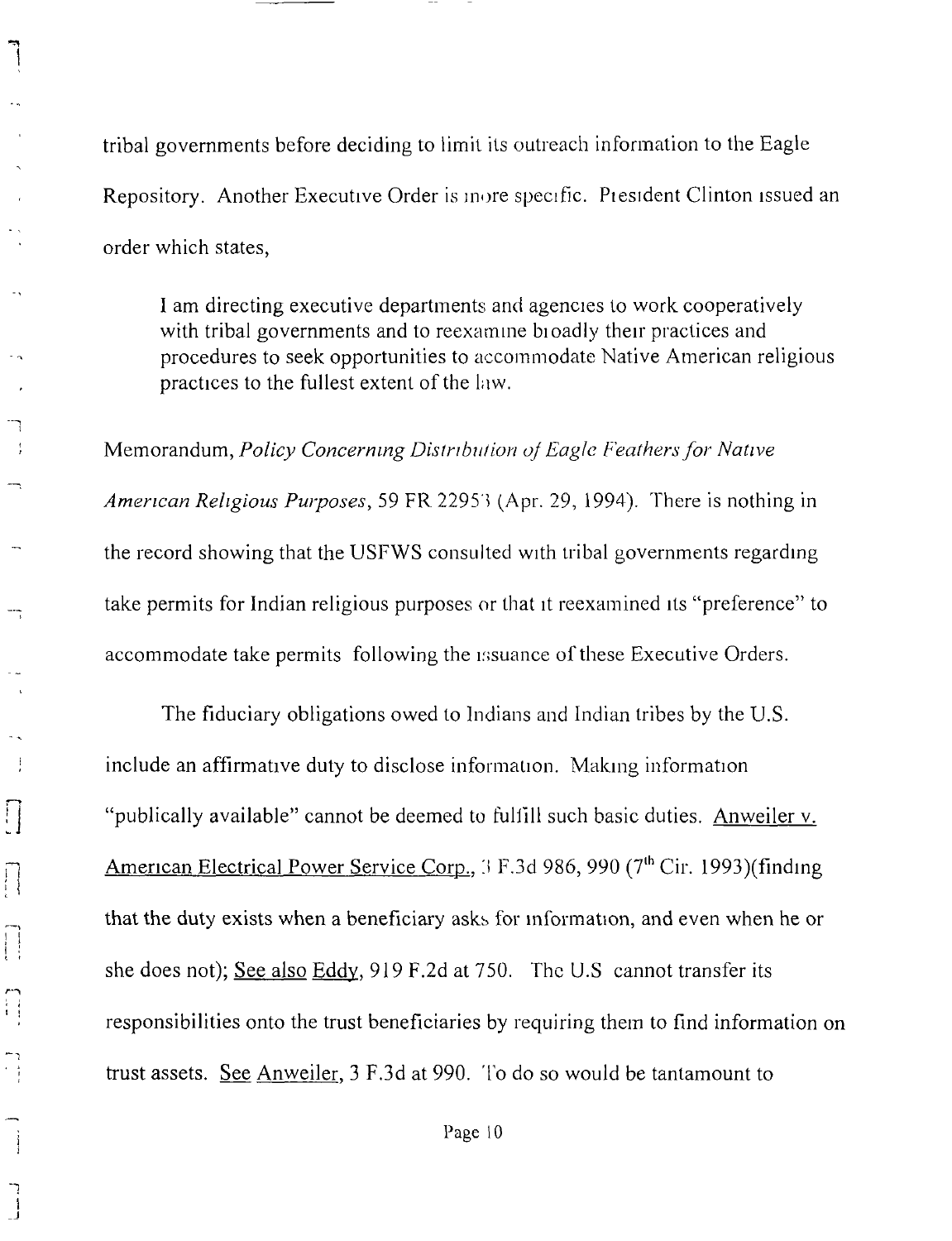allowing the federal government to stand trust law on its head. Moreover, the U.S. failure to provide information to Indians and Indian tribes also violates the Executive Order requiring consultation as well as the Executive Order for the accommodation of Indian religious practices.

#### VI. RFRA PROTECTS WINSLOW FRIDAY FROM PROSECUTION

I

 $\overline{a}$ 

--<br>ا )

 $\begin{array}{c} \hline \hline \end{array}$ 

 $\begin{bmatrix} 1 \\ 1 \end{bmatrix}$ 

 $\overline{\phantom{m}}$ 

 $\overline{a}$ ر .

This Court has set forth its analysis for RFRA cases involvmg eagles and eagle feathers in United States v. Hardman, 297 F.3d 1116. 1126-27 (10<sup>th</sup> Cir. 2002). In such cases, the defendant needs to show that his religious beliefs are sincerely held and that the regulations are a substantial burden upon his religious beliefs. Id at 1126. Once such a showing has been made, the burden then shifts to the government to show that its actions advance a compclhng governmental interest and are the least restrictive means of furthering that interest.  $\underline{Id}$ . at 1127

## A. Winslow Friday's Religious Beliefs are Sincerely Held.

There has been no dispute that Friday's religious behefs are sincerely held

## B. BGEPA Substantially infringes on Indian Religious Practice as a Matter of Law.

In Hardman, this Court stated, "[t]he eagle feather is sacred to Native American religions . . . *Any* scheme that *limits* their access to eagle feathers *therefore must be seen as hawng a substantial effect on the exerczse of rehglous*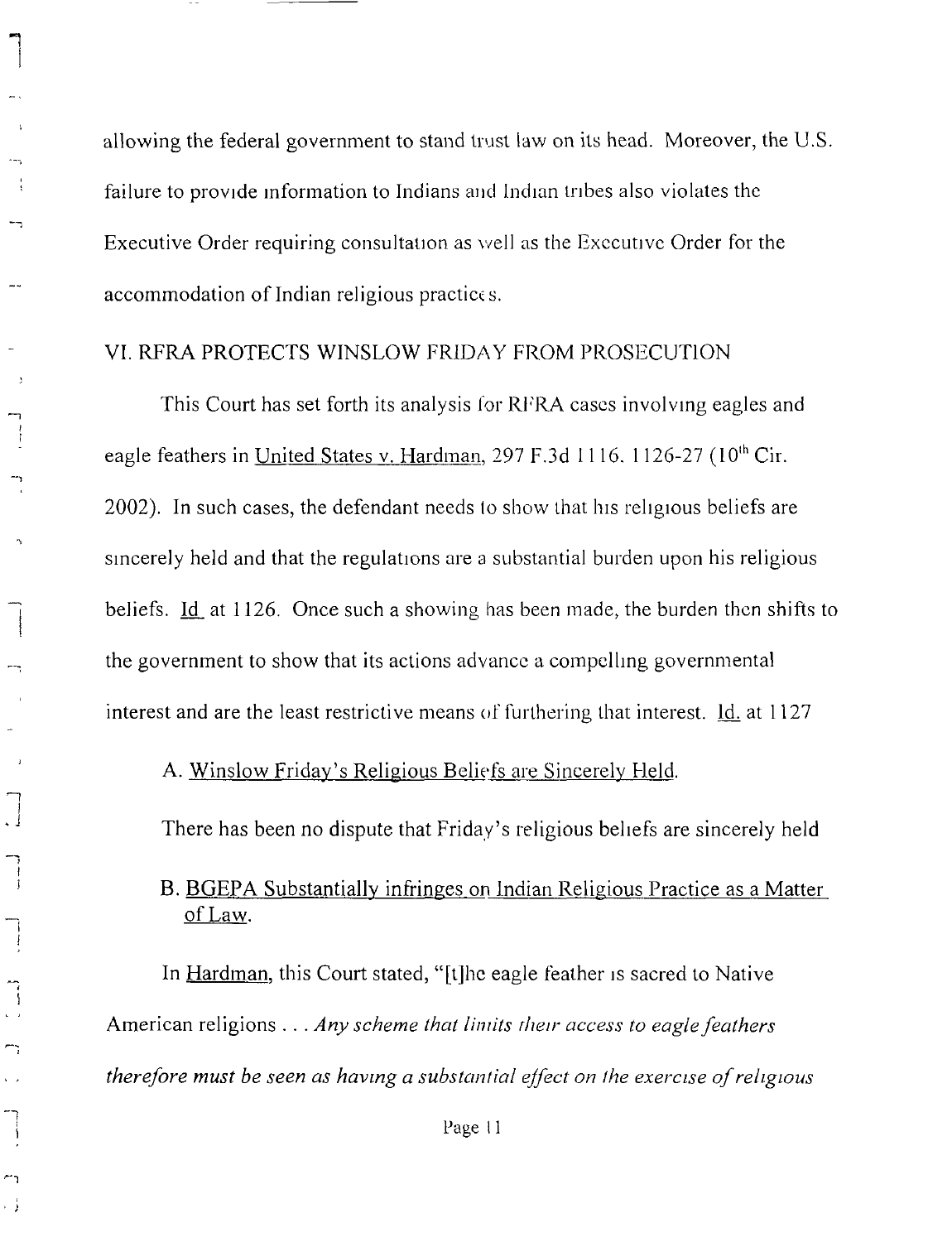*freedom.*" Id. at 1126-27 (emphasis added). Other courts are in accord The federal District Court in Nevada stated:

 $\mathbf{I}$ 

ĵ.

 $\mathbf{I}$ 

.j

 $\begin{array}{c} 1 \\ 1 \end{array}$ 

 $\begin{bmatrix} 1 \\ -1 \end{bmatrix}$ 

÷

 $\frac{1}{2}$ 

experts in comparative religions have likened the status of the eagle feather in Indian religion to that of the cross m the Christian faith In that the eagle feather enjoys such an exalted status m the indian religion, *any* scheme which limits access of the faithful to their talisman must be seen as having a profound effect on the exercise of rehgious beliet:

United States v. Thirty Eight *(38)* Golden Fagles or Eagle Parts, 649 F Supp 269, 276 (D. Nev. 1986)(emphasis in original). **See** also United States v. Abeyta, 632 F.Supp. 130, 1304 (D.N.M. 1986).

Any law or regulation that has the effect of limiting Indian access to eagles or eagle parts impinges on exercise of an Indian religion which requires the ceremonial use of eagles. It is beyond argument that the BGEPA limits access to eagles and eagle parts. Therefore, the BGEPA infringes on Indian religious practice as a *matter of law.* With respect to Friday, the government does not have a sufficiently specific compelling interest to overcome RFRA.

C. The Government's Burden Under RFIL4.

Infringement on religious exercise can only be justified by a compelling governmental interest that cannot be achieved by a less restrictive means. The burden of showing compelling interest and least restrictive means rests upon the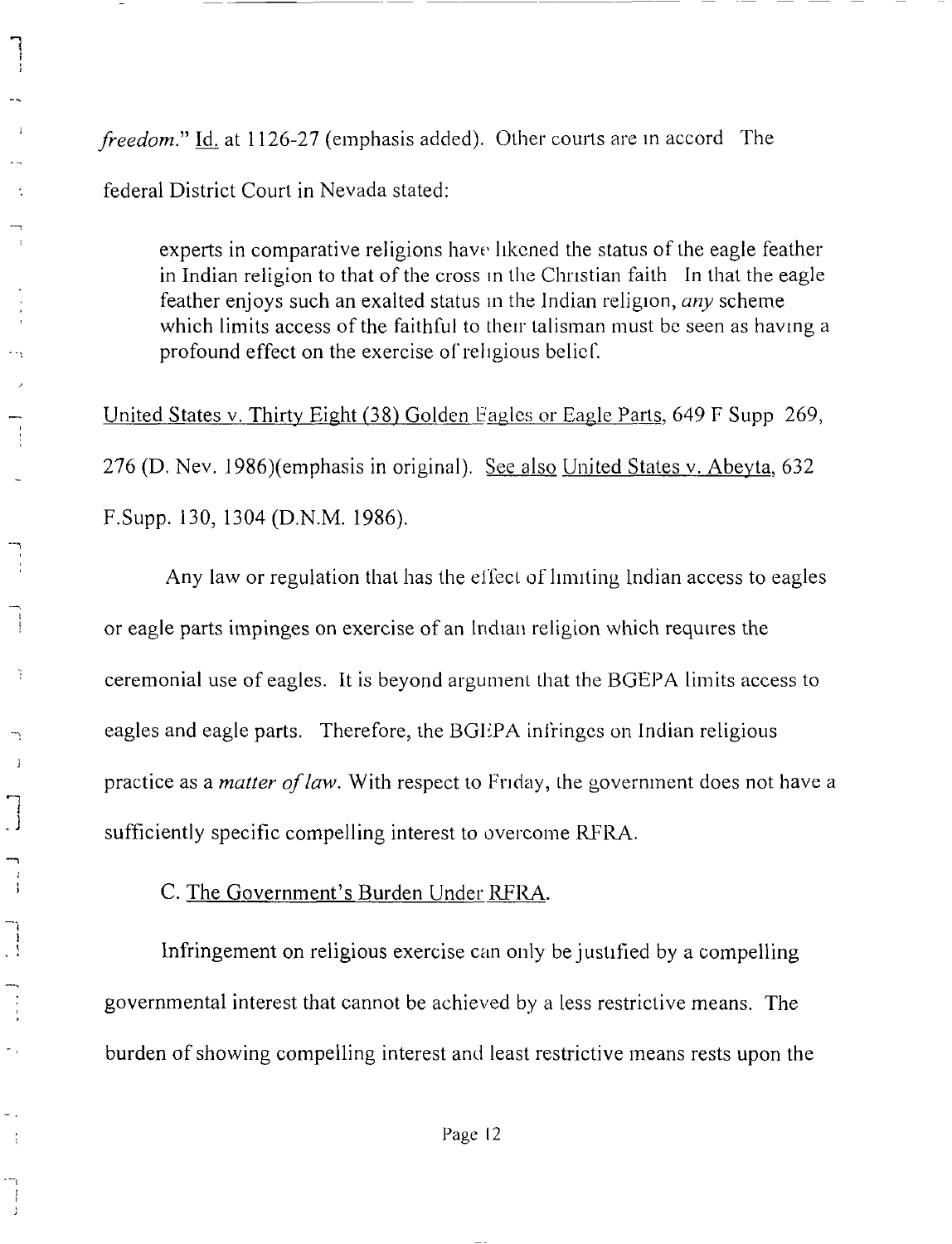$\begin{array}{c} \overline{\phantom{a}} \\ \overline{\phantom{a}} \\ \overline{\phantom{a}} \end{array}$ 

 $\mathbf{i}$ 

 $\Box$ 

Several cases make it clear that the government's burden is a heavy one "Compelling interest" was defined in Sherbert v. Verner, 374 U S. 398, 406 (1963) as an interest that poses "some substantial threat to public safety, peace and order." The Supreme Court stated, "only those interests of the highest order and not otherwise served can overbalance legitimate claims to free exercise of religion." Wisconsin v. Yoder, 406 U.S. 205,215 (1972). This Court has ruled that the compelling interest test cannot be met through *ge\_erahzed assertions* of government interest, but must be measured by the *specific action* that would apply to the affected individuals. See, e.g., O Centro Espirita Beneficiente Uniao v. Ashcroft, 342 F. 3d 1170 (10<sup>th</sup> Cir. 2003), Aff'd en banc, 389 F 3d 973 (10<sup>th</sup> Cir. 2004)(government's interest in banning hallucinogen drugs Is not enough, government must show that it has a compelling interest in banning all uses of hoasca, the actual substance needed for the tea utilized in the plaintiff's religious ceremony). See also Yoder, 406 U S at 213 & 221 (while accepting the premise that education is a paramount state interest and "despite its admitted validity in the generality of cases," this is not enough to show a compelhng interest; rather the government needed to specifically show it had a compelling interest in Amish children attending school after the eighth grade).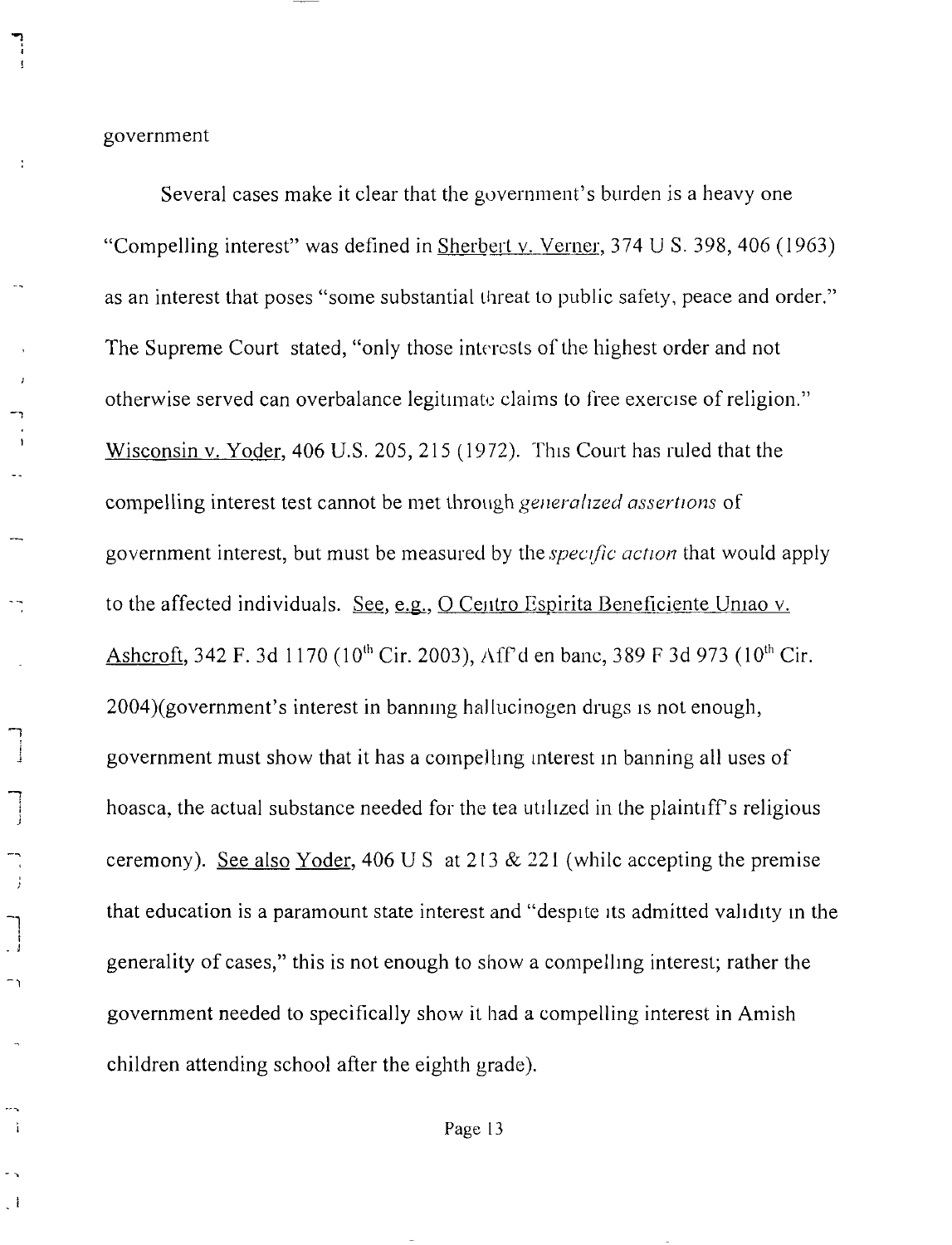刁  $\overline{\phantom{a}}$  $\Box$ <sup>一</sup>门  $\frac{1}{2}$  $\cdot$ j  $\begin{bmatrix} 1 \\ 1 \end{bmatrix}$  $\begin{bmatrix} 1 \\ 1 \\ 1 \end{bmatrix}$  $\prod_{i=1}^{n}$  $\prod_{i=1}^{n}$  $\prod_{i=1}^{n}$  $\begin{bmatrix} 1 \\ 1 \end{bmatrix}$ 

Therefore, general assertions by the government that the preservation of eagles is a compelling interest will not suffice. Rather, the government must show that enforcing the prohibitions in BGEPA *as to Friday* is necessary for the government to achieve its goal of protecting eagles. Gonzales v. O Centro Espirtua Beneficente Uniao Do Vegetal, 126 S. Ct 121 l, 1220 (2006)(slating "RFRA requires the Government to demonstrate that the compelhng interest test is satisfied through application 'to the person' - - the particular claimant whose sincere exercise of religion is being substantially burdened")

## D. The Supreme Court Explicitly Rejected the "Slippery Slope" Argument Advanced by the United States

The U.S. attempted to show that an increase in Indian population means there is a corresponding increase in practitioners of Indian religions which require an eagle for ceremonial use. This type of "slippery slope" argument is immaterial and disallowed by the Supreme Court. Gonzales, 126 S. Ct at 1223 (stating "[t]he Government's argument echoes the classic rejoinder of bureaucrats throughout history: IfI make an exception for you, I'll have to make one for everybody, so no exceptions. But RFRA operates by mandating consideration, under the compelling interest test, of exceptions to 'rule[s] of general applicability.'" ) Furthermore, the U.S. expert on demographics, Darren Sherkat, did not take into account that there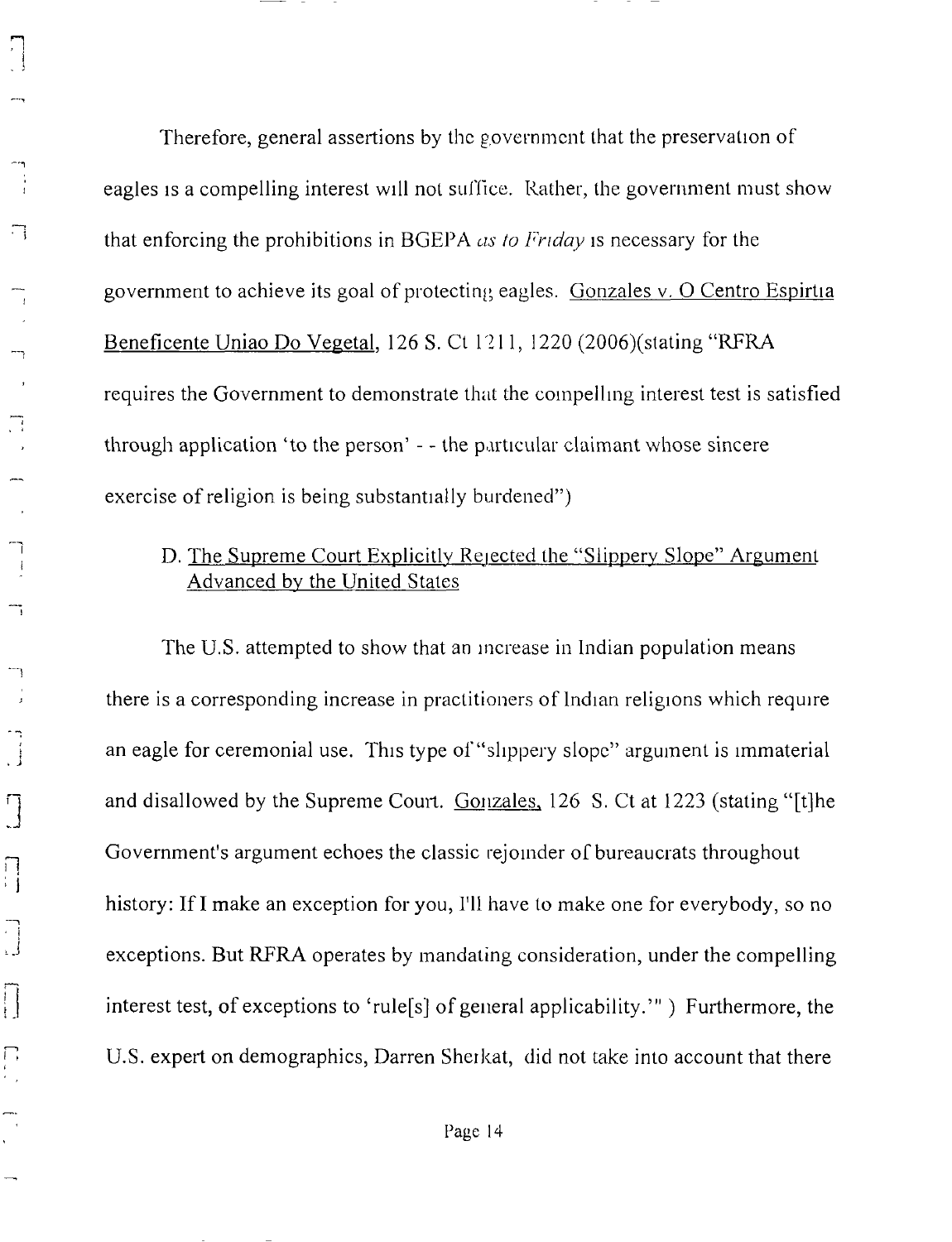are 561 federally recognized Indian tribes aad 561 different behef systems. SeeTr Tr. pp.s 335-347. There is no single "Indian religion" or "pan-Indian church." Not all tribal belief systems venerate the eagle or require it for religious practice The Northern Arapaho are among a very small minority of tribal belief systems that sacrifice eagles. Antonia M. De Meo, *Access* to *Eagles and Eagle Parts Environmental Protection v. Native American Free Exercise of Religion,* 22 Hastings Const. L.O. 771, 778 & 801 (1995)(stating, "contrary to public perception, Native American religious practices do not thieaten or endanger the United States eagle population. Most Nauve American traditional practitioners only use eagle parts and feathers salvaged Jrom dead eagles - - [most] do not kill eagles for religious purposes").

## IV. THE U.S. FAILS THE TEST OUTLINED IN HARDMAN

In Hardman, this Court found that preservation of the bald eagle was a compelling interest, stating,

It]he bald eagle would remain our national symbol whether there were 100 eagles or 100,000 eagles. The government's interest in preserving the species remains compelling in either situation. *What might change depending on the number of birds existing is the scope of a program that we would accept as being narrowly* lailored *as the least restrictive means of achievmg its interest*

Hardman., 297 F.3d at 1128 (emphasis added).

囗 -i

 $\begin{array}{c} \begin{array}{c} \begin{array}{c} \end{array} \\ \begin{array}{c} \end{array} \end{array} \end{array}$ 

As a buttress to its eagle protection interest, the government argued, and this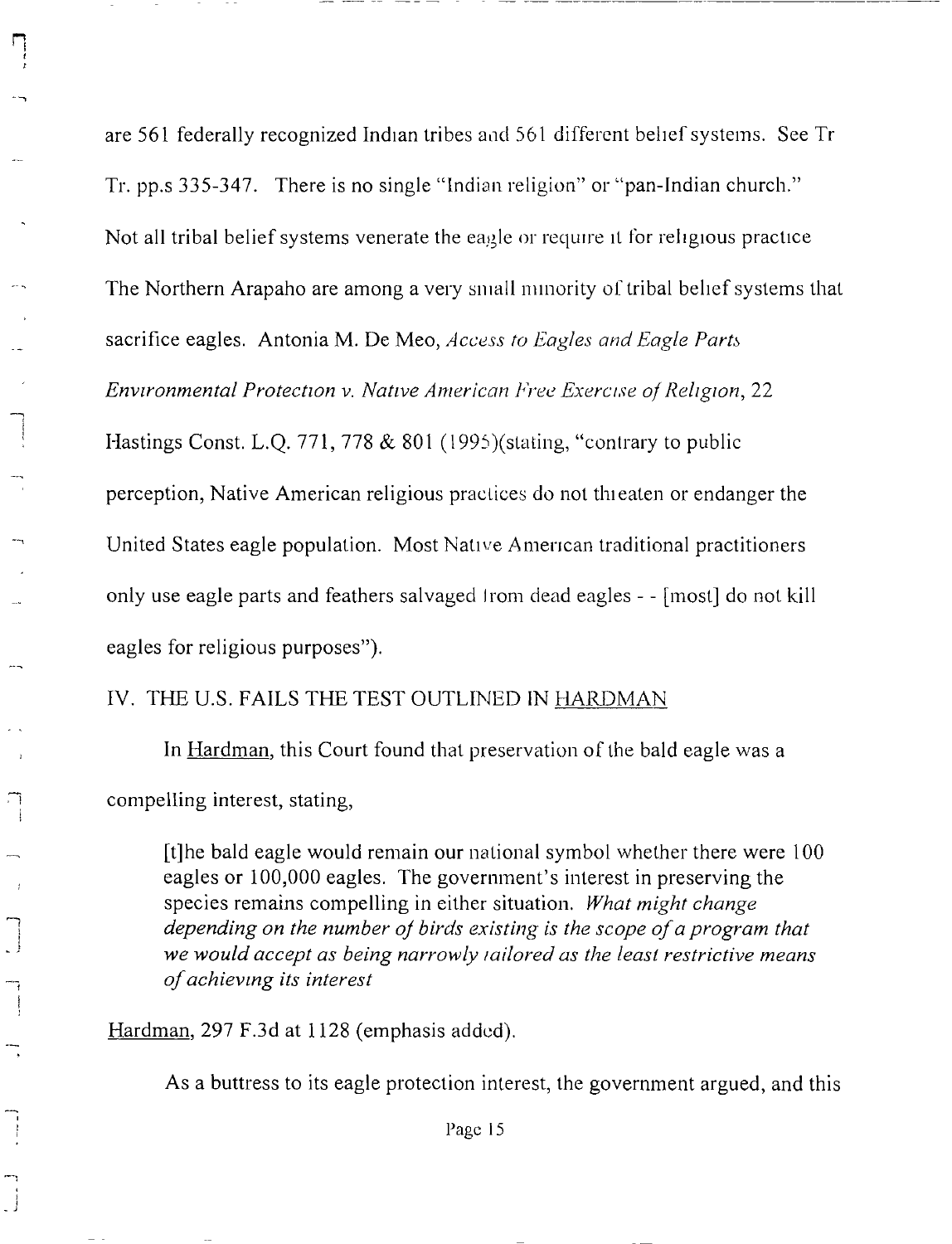Court agreed, that it had a compelling interest in preserving Indian culture and religion. The U.S. argued that allowing Indian religious practitioners who were non-Indian and therefore were not eligible under the BGEPA to have access to eagles and eagle feathers would harm the federal interest in protecting Indian culture. Id. at 1129, 1133. The Tribe agrees that the U.S. has a compelling interest in the preservation of Indian religion. That interest is directly at odds with the prosecution of Friday.

In the past a declining population of bald eagles provided justification for efforts to preserve the species. Today, the bald eagle no longer needs the level of protection it once did In fact, since 1999, fhe U.S. has proposed removing the bald eagle from the Endangered Species list due to its remarkable recovery <sup>4</sup>

Long before the proposed delisting, Congress put a bald eagle take permit process in place as part of the program that was narrowly tailored as the least restrictive means of meeting the federal interest in eagle preservation. Despite the

 $\left| \right|$ 

 $\overline{\mathbf{r}}$ 

 $\begin{bmatrix} 1 \\ -1 \end{bmatrix}$ 

 $\begin{array}{c} \begin{array}{c} \end{array} \end{array}$ 

 $\Box$ 

<sup>&</sup>lt;sup>4</sup>The Department of Interior originally proposed removing the bald eagle from the Endangered Species Act's list of threatened species on July 6, 1999. 64 FR 36,454 (1999) That original proposal was leopened on February 16, 2006. Endangered and Threatened Wildlife and Plants; Removing the Bald Eagle in the Lower 48 States from the List of Endangered and Threatened Wildlife, 71 FR 8238 (2006). The United States Department of Interior finally removed the bald eagle from the Endangered Species list on June 28, 2007. See Attached Press Release, *Bald Eagle Soars Off Endangered Species List,* June 28, 2007.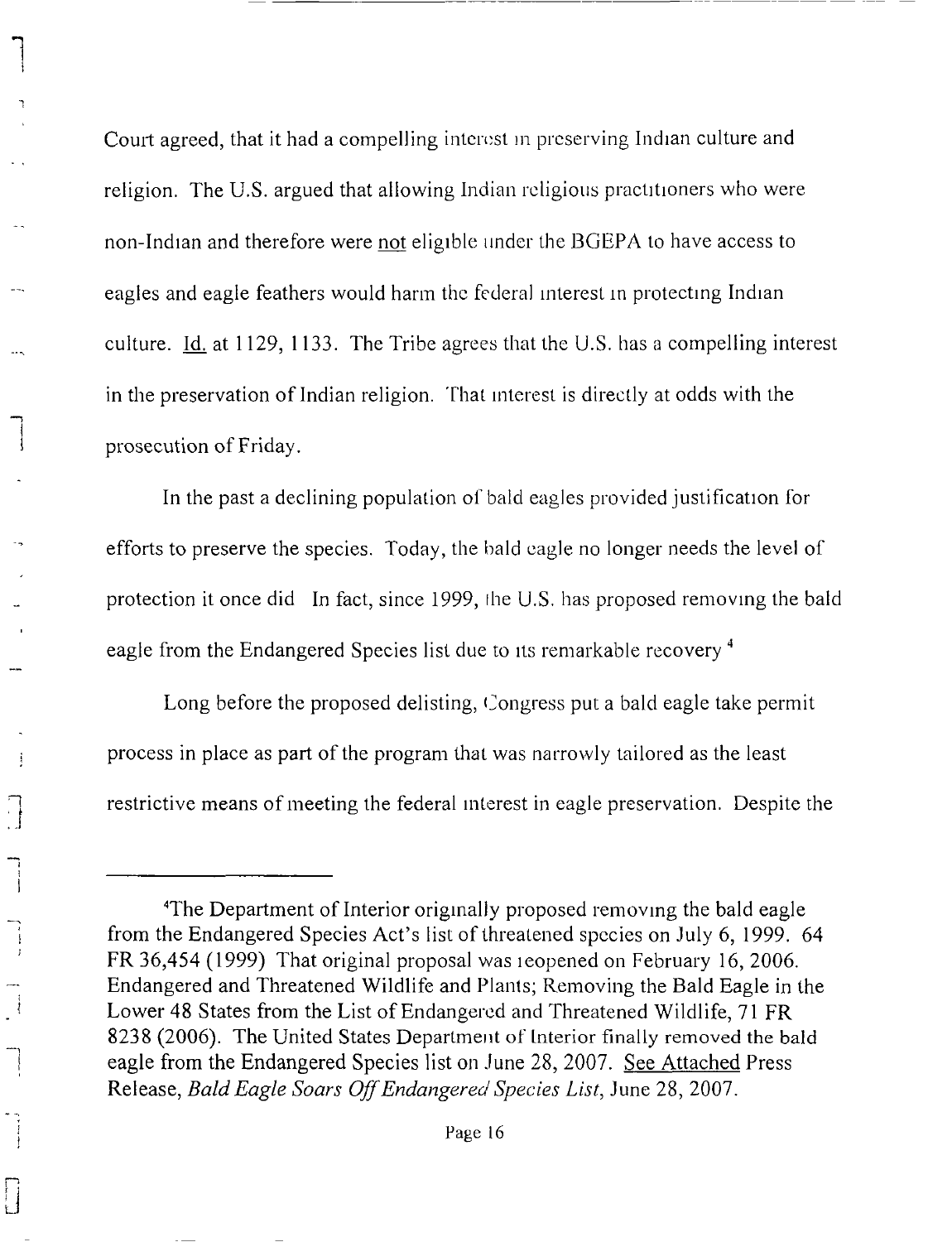bald eagle's recovery, there has *never* been a take permit issued. Obviously, this does meet the standard set forth in Hardman. Congress set forth the "scope of the program" for eagle preservation in 1962 when it added the lndian rehgious take permit section to the BGEPA. Act of October 24, 1962. The preservation program was never fully implemented because of the federal government has failed to issue bald eagle take permits, even in the face of the increasing number of birds. As the bird recovered and its numbers increased, there should have been a corresponding decrease in restrictions on Indian religions. There has been no such decrease.

 $\frac{1}{2}$ 

ŋ  $\frac{1}{2}$ 

 $\mathbf{1}$ 

 $\cdot$ 

 $\ddot{\phantom{1}}$ 

 $\Box$  <br> I

The U.S makes the incendiary and misleading statement that the Defendant killed one half of the only nesting pair of bald eagles on the Wind River Indian Reservation. See Aplt. Brf. pp. 1, 14. The U.S.' own expert witness testified that breeding pairs are an imprecise way of measuring the population of eagles. Tr. Tr. 292. Another U.S. witness testified that before the Defendant took a bald eagle for use in the 2005 Sun Dance there was one breeding pair of bald eagles on the Wind River Indian Reservation and since the Delendant took that bald eagle there is *still* one breeding pair of bald eagles on the rescrvation. Id. at 349. This actually indicates the strength of the bald eagle population. Furthermore, the population of bald eagles in Wyoming "has reached a new high of more than 185 breeding pairs " Jared Miller, *Bald Eagle Numbers Soar,* Casper Star-Tribune (Casper, WY) May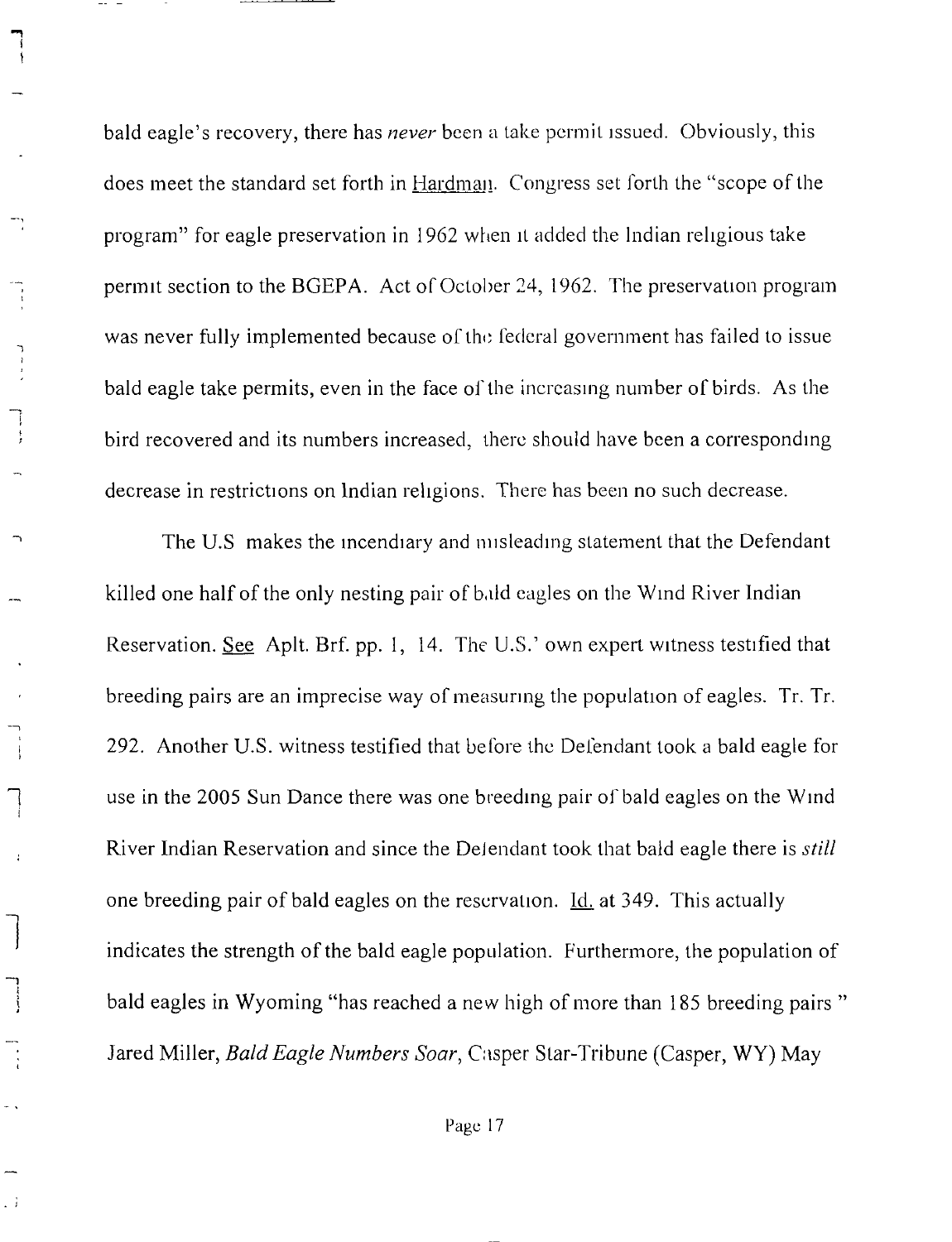15, 2007.

÷

j

 $\begin{array}{c}\n\overrightarrow{a} \\
\overrightarrow{b} \\
\overrightarrow{a}\n\end{array}$ 

 $\begin{array}{c} \n\bullet \\
\bullet \\
\bullet\n\end{array}$ 

 $\sim$   $\sim$ 

U.S. witness, Brian Milsap,<sup>5</sup> was asked a hypothetical under direct examination involving whether an area with only one breeding pair could sustain a take of one or two adult males. Tr. Tr. 292. Mr. Mllsap rephed,

[w]e would want to look at more than just that. We would want to look at the regional population of bald eagles because the tribal boundaries, significant as they are, might not be a boundary to eagles coming and going[.]

## $Id.<sup>6</sup>$

Mr. Milsap explained:

Because if you think through what's actually happening when you remove eagles out of the population, it is actually the "floating adult" component that decreases because as vacancies appear in nest sites, floating adults move m right away.

Id. at 287.

Mr. Milsap also testified that such "floaters" are characteristic of "healthy eagle populations." Id\_at 303. Another U.S. witness, Roy Brown, testified that there has been one active bald eagle nest on the Wind River Indian Reservation

<sup>&</sup>lt;sup>5</sup>Mr. Milsap was received as an expert in the area of eagle population management and biology, including reproductive patterns. Tr. Tr. 271-72.

<sup>&</sup>lt;sup>6</sup>Mr. Milsap informed the Court that he would want to look at more than breeding pairs and tribal boundaries. Tr. Tr. 292. Milsap stated that, in the caseof golden eagles, the USFWS judges the eagle population from the distance of 140 miles. Id. 292-93.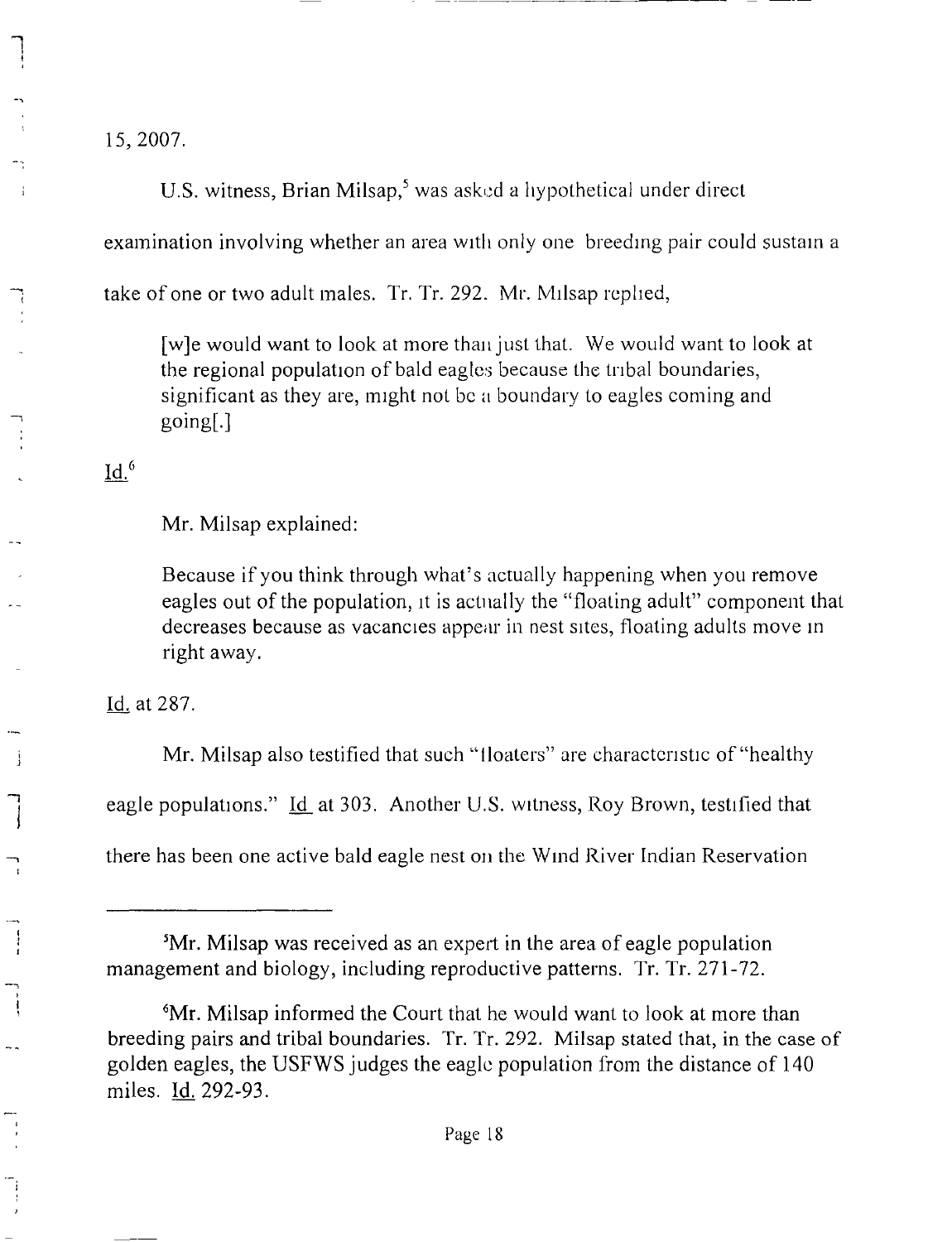since 2000 and despite the Defendant's taking an eagle for use in the 2005 Sun Dance, that nest is still active. Id. at 349

## **CONCLUSION**

The bald eagle take permit for Indian religious purposes lives only in the federal statutes, federal regulations and in criminal charging documents. There has *never* been a take permit issued for a bald eagle The U.S. has yet to do the requisite biological studies needed prior to issuance. The Solicitor for the Department of the Interior has never been asked for an opinion on a bald eagle take permit for Indian religious purposes.

There has never been a permit issued in accordance with the terms of 50 C.F R §22.22, which authorizes permits "only to members" of tribes That regulation means what it says and it supports the religious take permit section of the BGEPA. 16 U.S C.  $\S$  668. The U.S. has offered no evidence that such a permit has ever been issued to an individual.

 $\hat{\mathcal{L}}$ 

 $\frac{1}{2}$ 

 $\begin{array}{c} \begin{array}{c} \begin{array}{c} \end{array}\\ \begin{array}{c} \end{array}\\ \begin{array}{c} \end{array}\\ \begin{array}{c} \end{array}\\ \begin{array}{c} \end{array}\\ \begin{array}{c} \end{array}\\ \begin{array}{c} \end{array}\\ \begin{array}{c} \end{array}\\ \begin{array}{c} \end{array}\\ \begin{array}{c} \end{array}\\ \begin{array}{c} \end{array}\\ \begin{array}{c} \end{array}\\ \begin{array}{c} \end{array}\\ \begin{array}{c} \end{array}\\ \begin{array}{c} \end{array}\\ \begin{array}{c} \end{array}\\ \begin{array}{c} \end{array}\\ \begin$ 

 $\begin{array}{c} \n\hline\n\end{array}$ 

 $\overline{\phantom{a}}$ 

 $\begin{array}{c} 1 \\ 1 \end{array}$ 

 $\begin{array}{c}\n\overrightarrow{\phantom{0}} \\
\overrightarrow{\phantom{0}} \\
\overrightarrow{\phantom{0}} \\
\overrightarrow{\phantom{0}} \\
\overrightarrow{\phantom{0}} \\
\overrightarrow{\phantom{0}} \\
\overrightarrow{\phantom{0}} \\
\overrightarrow{\phantom{0}} \\
\overrightarrow{\phantom{0}} \\
\overrightarrow{\phantom{0}} \\
\overrightarrow{\phantom{0}} \\
\overrightarrow{\phantom{0}} \\
\overrightarrow{\phantom{0}} \\
\overrightarrow{\phantom{0}} \\
\overrightarrow{\phantom{0}} \\
\overrightarrow{\phantom{0}} \\
\overrightarrow{\phantom{0}} \\
\overrightarrow{\phantom{0}} \\
\overrightarrow{\phantom{0}} \\
\overrightarrow{\phantom{0}} \\
\overrightarrow{\phantom{0}} \\
\over$ 

The government admits it does not discuss take permits outside of the Regional Offices of the USFWS. Although the U.S. provides outreach regarding the Eagle Repository, the government admits it does no outreach to Indians or to Indian tribes about the existence or the availability of take permits for lndian religious purposes. An expert government witness with nearly thirty years of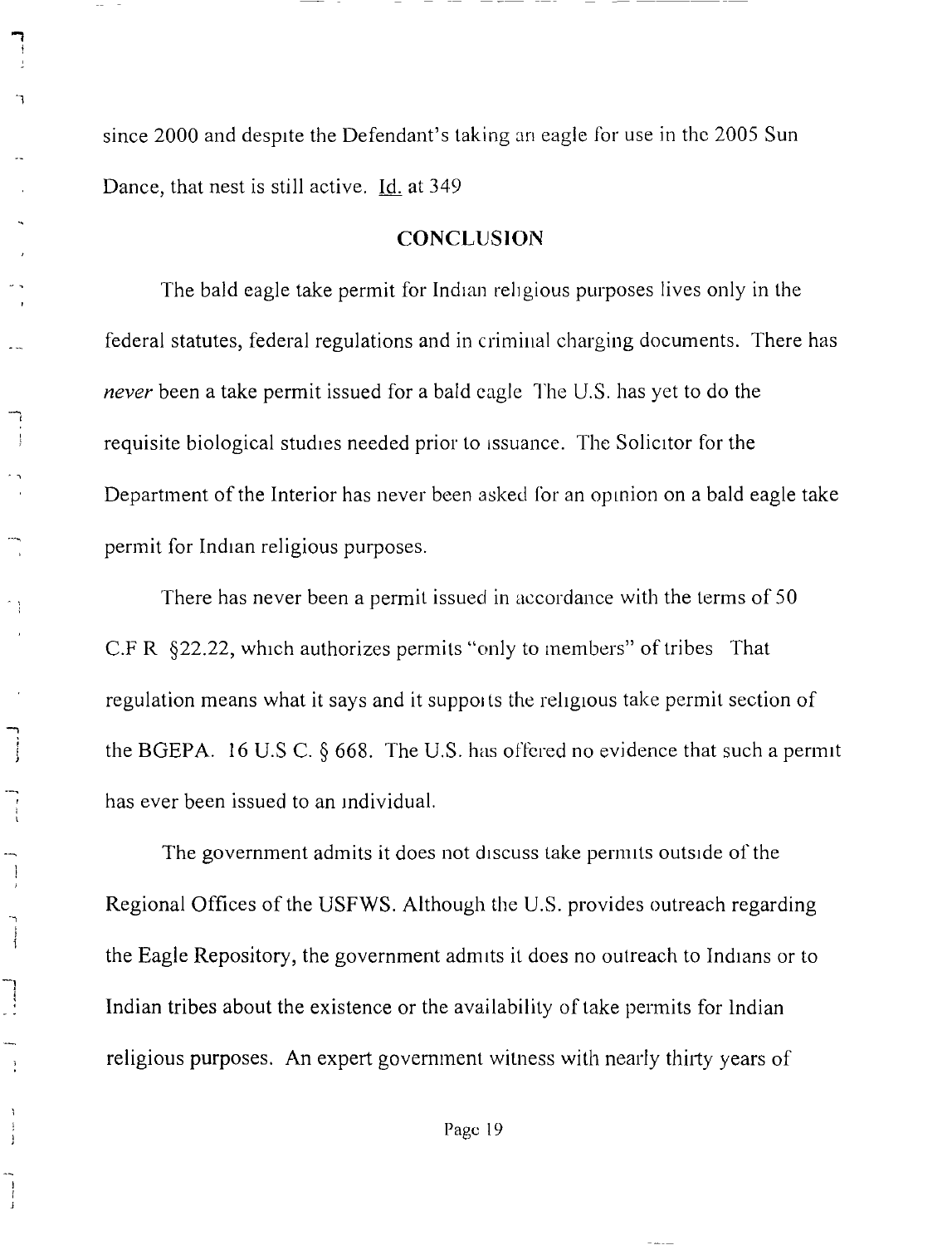employment in the USFWS did not know about the existence or availability of take permits and indeed believes that there is no provision for such permits

The U.S. admits it prefers that Indians utilize the Eagle Repositoly rather than issuing take permits, in direct contravention with the explicit direction of Congress under the BGEPA. This preference, outreach which promotes this preference, the absence of outreach regarding take permits, and concealment of the permit system from USFWS employees (and the lndians they speak to) creates an impenetrable regulatory system bent on channeling Indians exclusively through the Eagle Repository.

The U.S forgets its fiduciary responsibilities to Indian tribes when it fails to provide information related to eagle take permits. The U.S. also violates two Executive Orders by failing to consult with Indian tribes.

j

 $\bigcap$  $\overline{\phantom{a}}$ 

 $\frac{1}{4}$ 

 $\begin{bmatrix} 1 \\ 1 \end{bmatrix}$ 

Friday is protected from prosecution by RFRA. There has been no dispute about the sincerity of his religious beliefs and the BGEPA infringes upon his beliefs as a matter of law. The U S. has failed to justify its infringement on Friday's religion. All of the U.S. attempts to make that justification have been premised upon generalized assertions of governmental interests in the preservation of eagles. There has been no showing that enfol cing the BGEPA *as to Friday* is necessary to the preservation of eagles.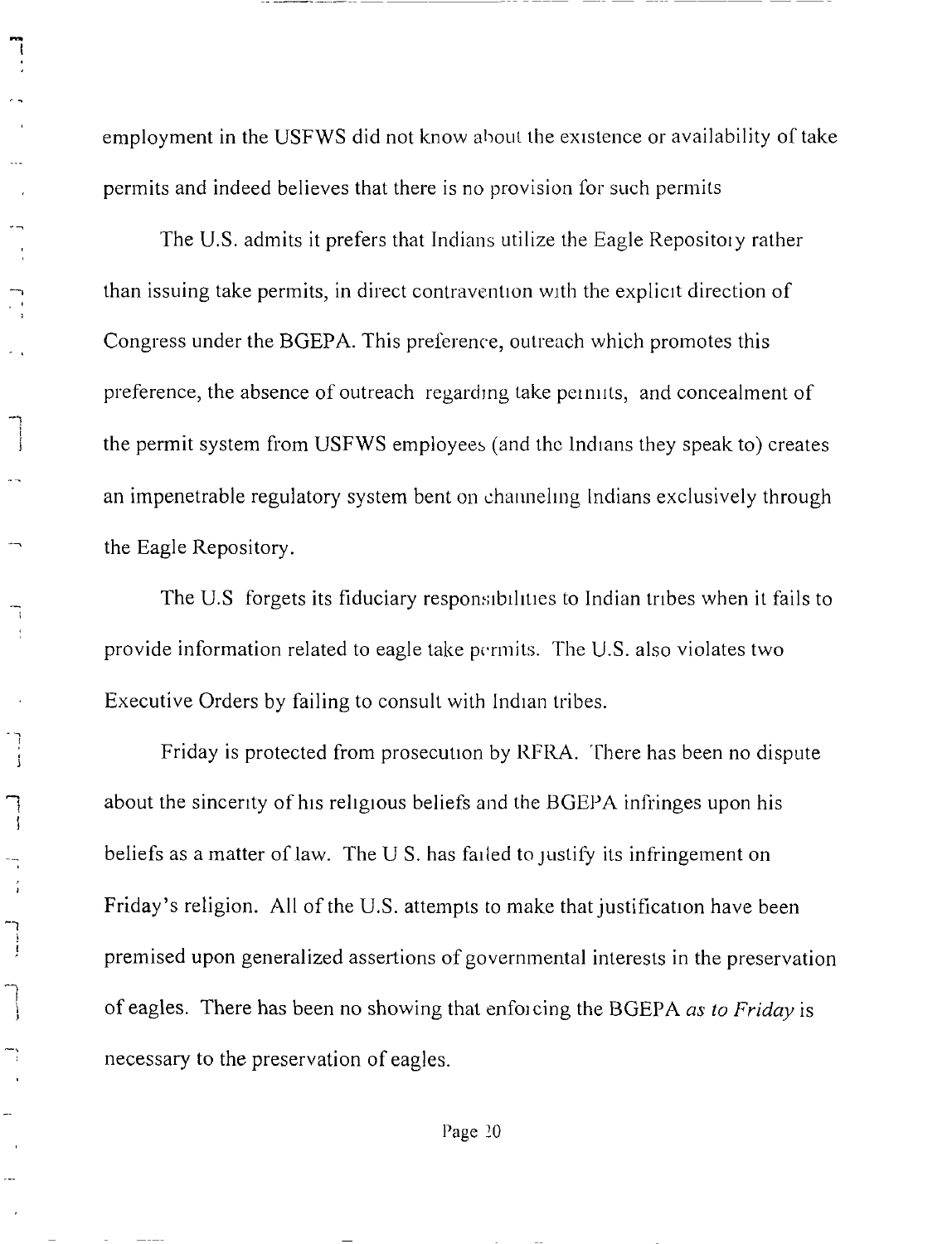The U.S. fails the Hardman test. The scope of the eagle protection program that burdens Indian religion must be judged based upon the number of birds existing. Since 1999, the U.S. has proposed removing the bald eagle from the endangered species list because of its remarkable recovery but there has *never* been a bald eagle take permit issued despite the directive of Congress issued in 1962 when the Indian religious permit section was added to the BGEPA Act of October 24, 1962, 76 Stat. 1246. See also, White 508 F.2d at 458

Despite the U.S. argument that Friday "killed" one half of the only breeding pair of bald eagles on the Wind River Indian Reservation, there remains one breeding pair of bald eagles on the reservation. The Arapaho might say that the Creator gave the bald eagle to the Tribe and has replaced that eagle

WHEREFORE, the Northern Arapaho Tribe respectfully requests that this Court affirm the District Court's Dismissal

#### **ORAL ARGUMENT**

Oral argument is requested.

 $\cdot$ 

DATED this 29th day of June, 2007.

Respectfally submitted. , **/,/J//**

istopher  $V$ hneider Attorney for No :hem Arapaho Tribe */*

Page 21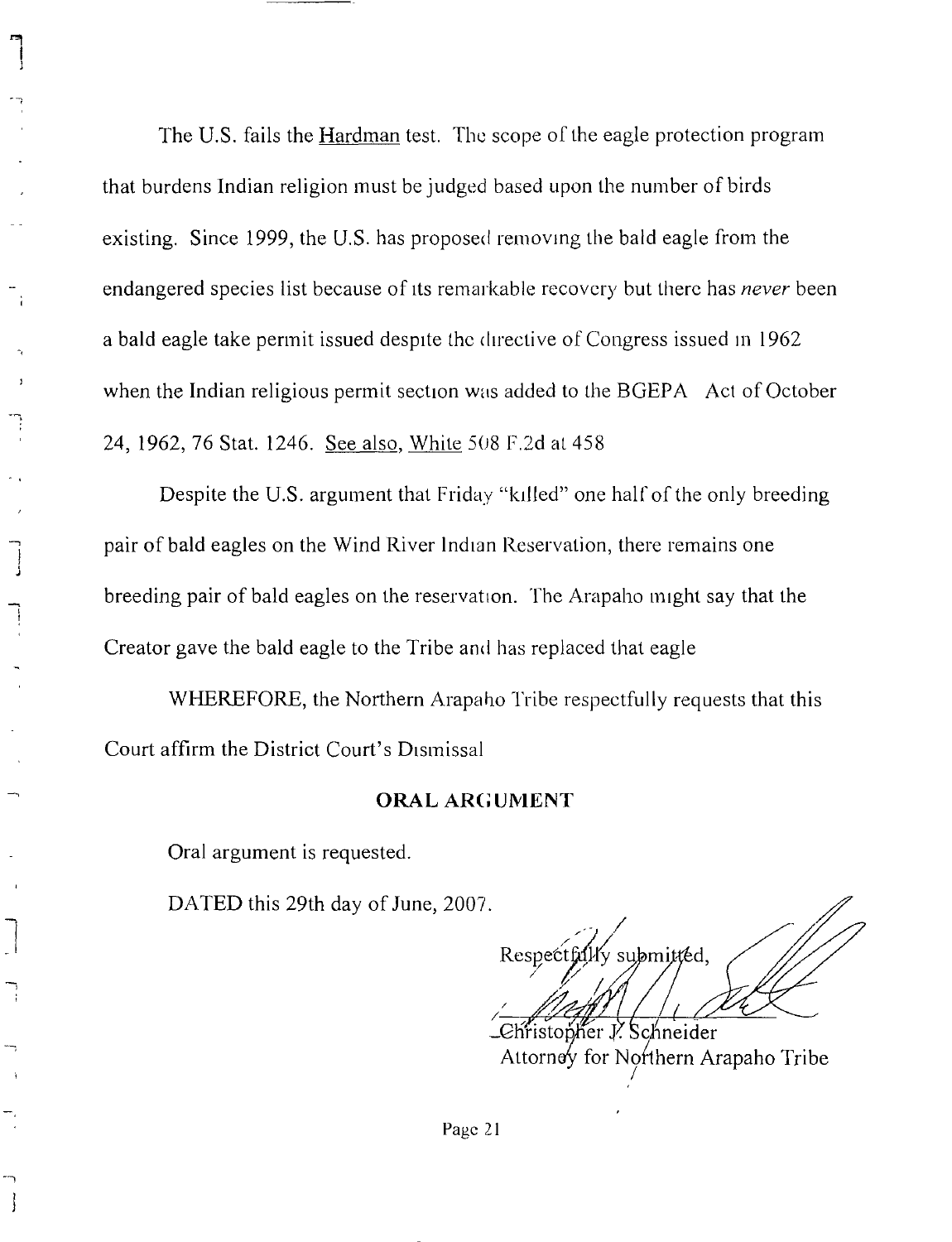By: /s/ Christopher *J Schneider* Attomney for Northern Arapaho Tribe Baldwin & Crocker, P.C Post Office Box 1229 Lander, WY 82520 (307) 332-3385

-1

 $\frac{1}{\sqrt{2}}$ 

 $\frac{1}{2}$ 

÷,

 $\frac{1}{\sqrt{2}}$ 

 $\,$   $\,$ 

 $\mathbf{\mathbf{\mathbf{\mathbf{I}}}}$ 

÷.

 $\begin{array}{c} \hline \hline \end{array}$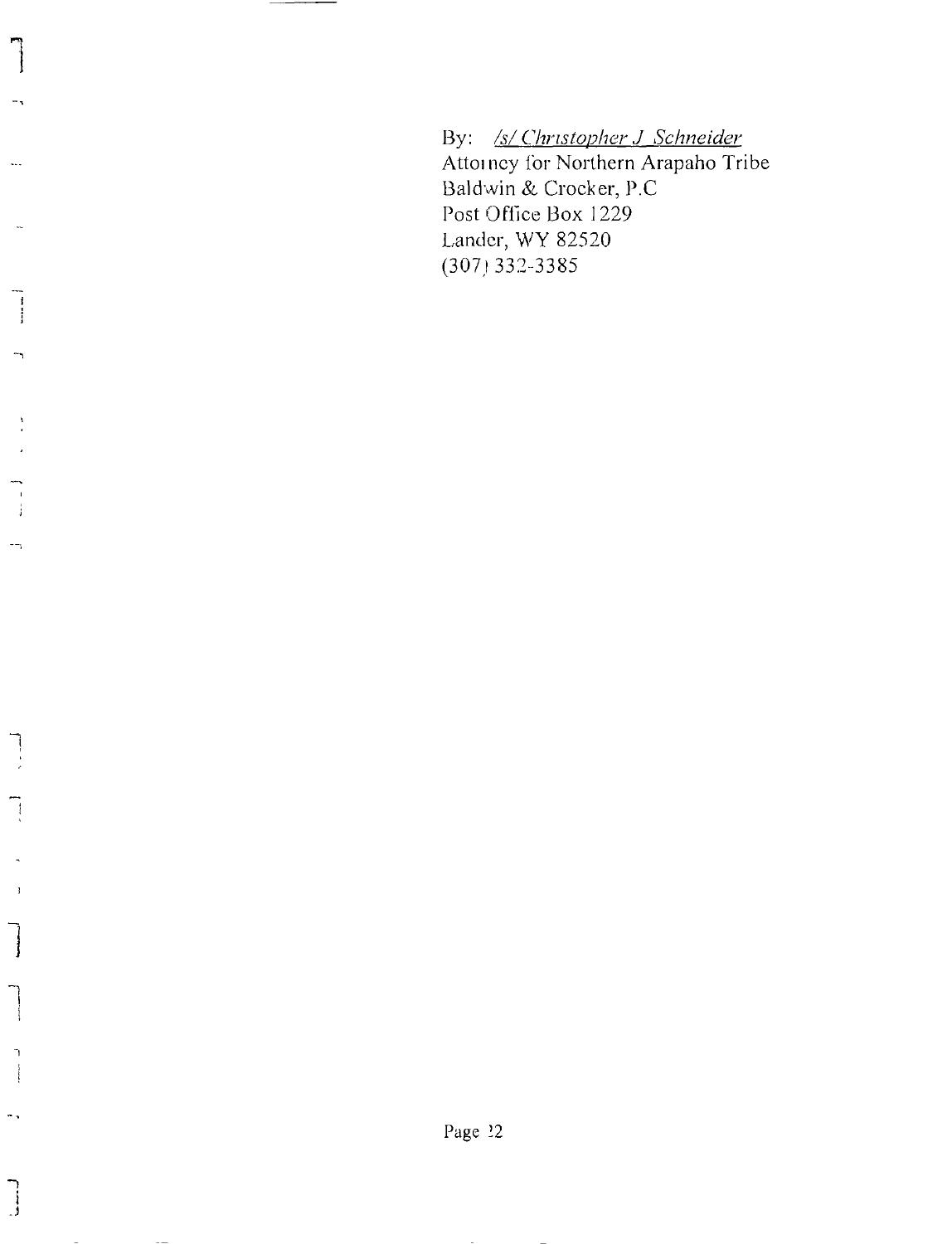## **CERTIFICATE OF COMPLIANCE**

**Please** complete one of the sections'

#### Section 1. Word count

As required by Fed, R. App. P.  $32(a)(7)(C)$ , I certify that this brief is proportionally spaced and contains 5,112 words.

Complete one of the following:

[] I relied on my word processor to obtain the count and it is Corel WordPerfect 11.  $\Box$  I counted five characters per word, counting all characters including citations and numerals.

## Section **2. Line count** *// //*

I

My brief was prepared in a monospaced typeface and contains lines of text,

I certify that the information on this form is type and correct to the best of my knowledge and belief formed after a reasonable inquiry

 $By'$ 

Christopher, Schnelde,

By: /s/ *Christopher J Schneider /* Attorney for **Northern** Arapaho Tribe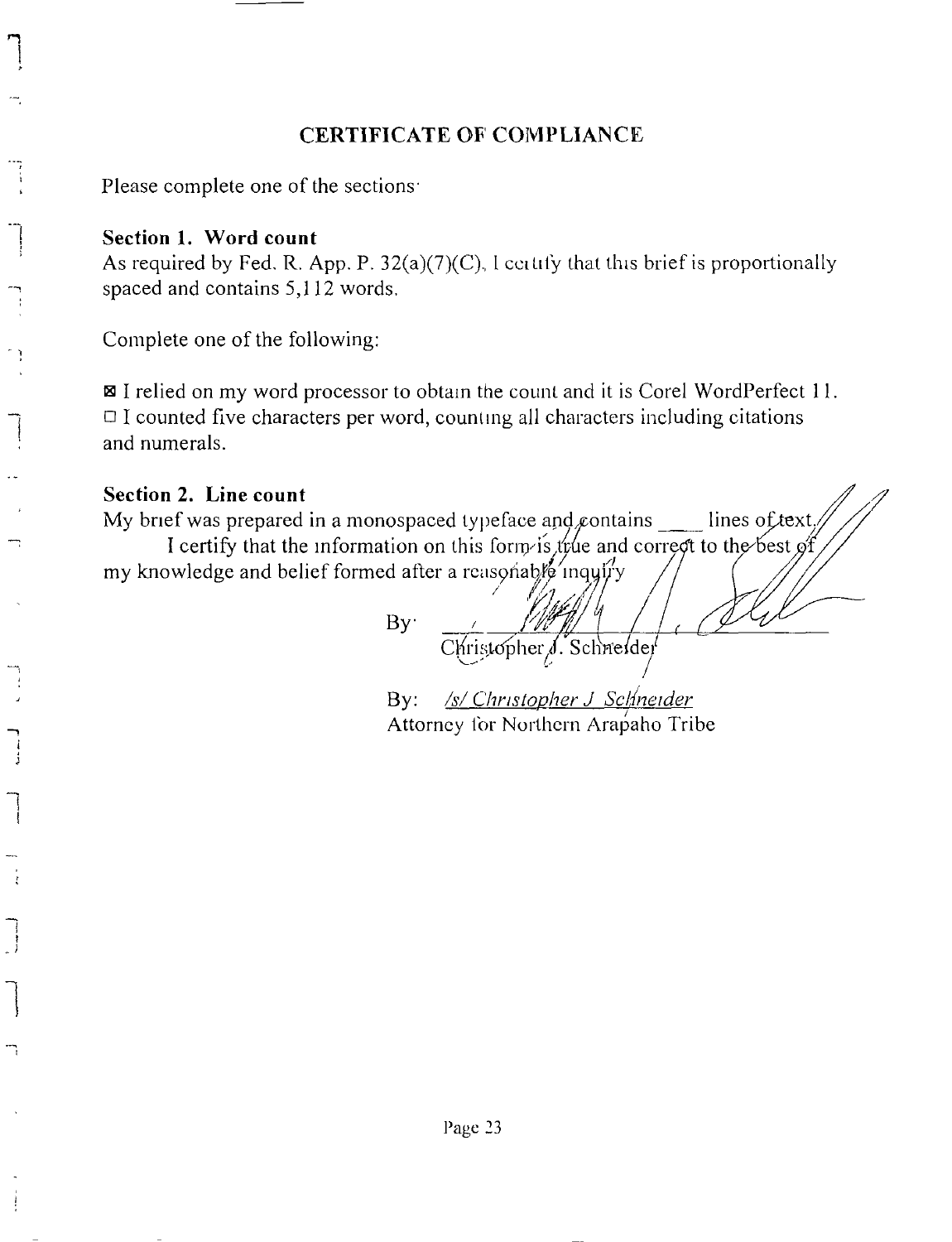#### **CERTIFICATE OF** DIGITAL SUBMISSION

I hereby certify that a copy of the foregoing **BRIEF** OF AMICUS CURIAE, as submitted in Digital Form is an exact copy of the written document filed with the Clerk and has been scanned for viruses with the Symantec AntiVirus Version 9.0.0.338, Virus Definition File Dated: 6/28/07 rev. 22, and, according to the program, is free of viruses *.* , */ /'1 // /" // /*

**•** , */// A'f / / / /* / / *. ,.y , //* JS/ By. Christopher<sup>"</sup>J. Schneider By: /s/ *Christopher J. Schneider* (Digital) *Attomey for Northern Arapaho Trib*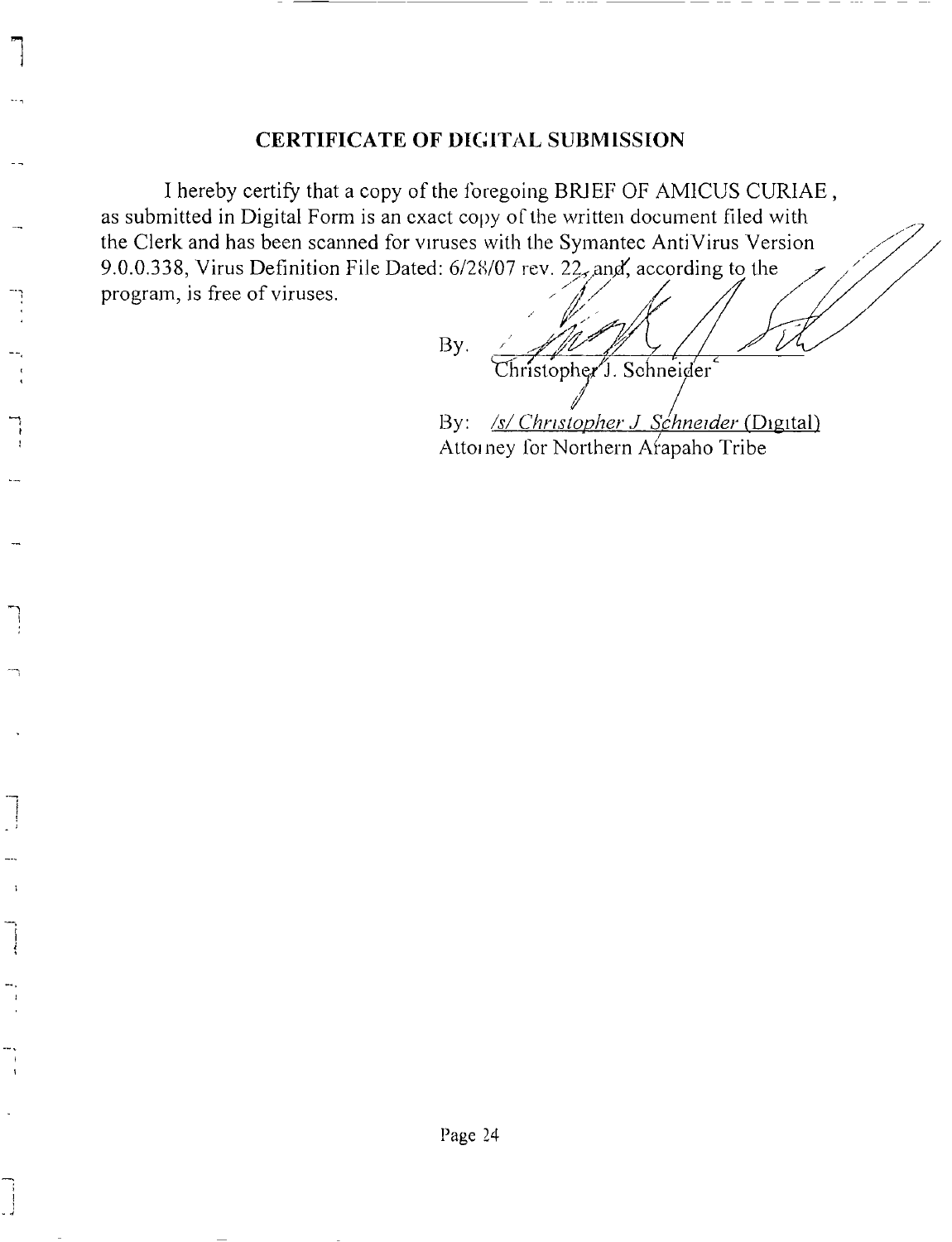#### **CERTIFICATE OF** SERVICE

1 hereby certify that a copy of the folegoing BRIEF OF AMICUS CURIAE was furnished by Electronic Mail and U.S. Mail to the following on this the 29th day of June, 2007 (Attachments included in digital form):

**By: E-Mail** Stuart Healy Asst. U.S. Attorney

By: E-Mail Kathryn Kovacs Asst. U.S. Attorney

**By:** E-Mail David Kubichek Asst. U. S. Attorney

 $\mathbf{j}$ 

 $\bigcap$ 

 $\frac{1}{1}$ 

 $\pm$  1

 $\cdot$   $\cdot$ 

Ħ

 $\begin{array}{c} | \ \ | \ \ | \ \end{array}$ 

 $\Box$ 

By: E-Mail Robert Rogers Asst. Federal Public Defender

*/Iz*

Christopher J. Schneider

By: *.'s/ Christopher J. Schneider* (Digital)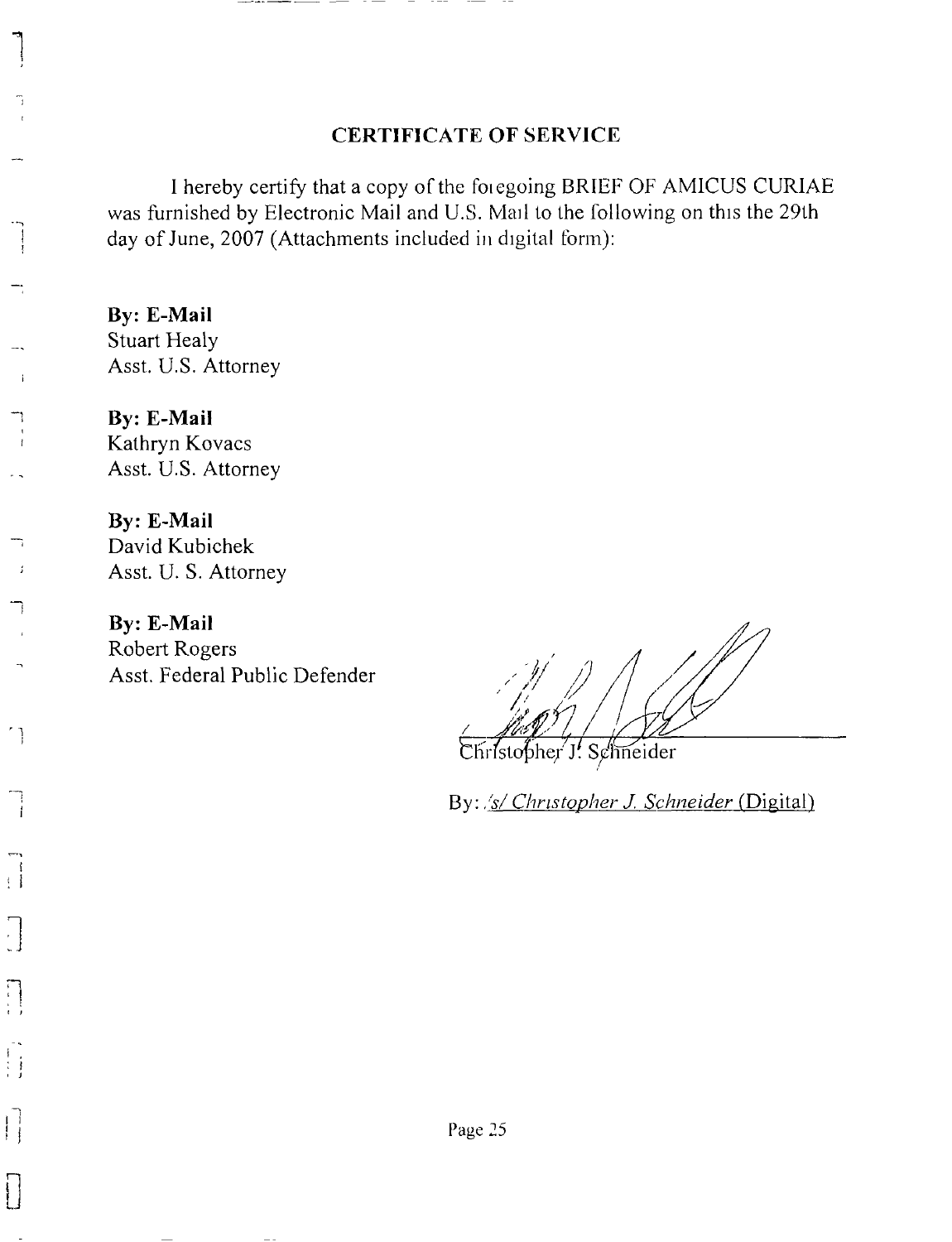# **ATTACHMENTS**

Department of the Interior, Press Release, *Bald Eagle Soars Off Endangered Species List,* June 28, 2007.

 $\overline{\phantom{a}}$ 

j

 $\overline{\phantom{a}}$ 

 $\cdot$  $\frac{1}{2}$ 

 $\cdot$ 

 $\begin{array}{c} 1 \\ 2 \end{array}$ 

 $\frac{1}{3}$ 

Ĵ

 $\,$   $\,$ 

 $\begin{bmatrix} 1 \\ 2 \end{bmatrix}$ 

÷,

 $\begin{bmatrix} 1 \\ 1 \end{bmatrix}$ 

 $\overline{\phantom{a}}$ 

 $\longrightarrow$   $\rightarrow$ 

- ---<del>---</del>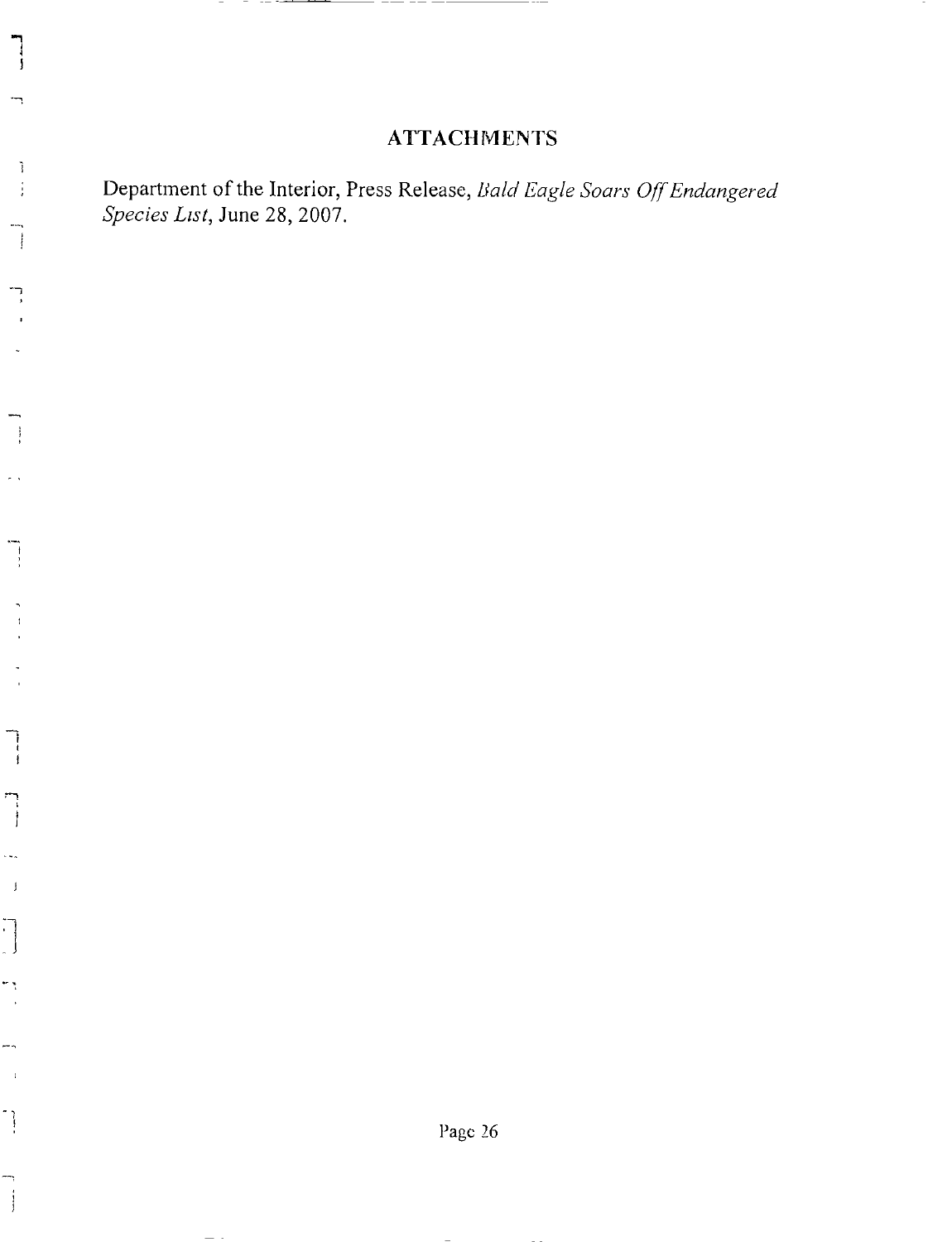

 ${\rm NEWS}$   $=$ U.S. Department of the Interior

Office of the Secretary FOR IMMEDIATE RELEASE Contact Shane Wolfe (DOI)  $(202)$  208-6416 Valerle l'cllows (FWS) (202) 208-3008

June 28,2007

I

 $\overline{1}$ 

#### **Bald** Eagle Soars Off Endangered Species **List** Secretary Kempthorne: The eagle has returned

WASHINGTON,  $D C -$  Secretary of the Interior Dirk Kempthorne today announced the removal of the bald eagle for the list of threatened and endangered species at a ceremony at the Jefferson Memorial in Washington, D C After nearly disappearing from most of the United States decades ago, the bald eagle is now flourishing across the nation and no longer needs the protection of the Endangered Species Act

"Today I am proud to announce the cagle has returned," said Secretary Kempthorne "In 1963, the lower 48 states were home to barely *,100* nesting pairs of bald eagles Today, after decades of conservation effort, they are home to some  $10,000$  nesting pairs, a  $25$ fold increase in the last 40 years Based on its dramatic recovery, it is my honor to announce the Department of the Interior's decroion to remove the American Bald Eagle from the Endangered Species List"

Kempthorne emphasized the ongoing commitment of the Interlor Department and the entire federal government to the eagle's continued success, noting that bald eagles will continue to be protected by the Bald and Golden Eagle Protection Act and the Migratory Bird Treaty Act. Both federal laws prohibit "taking" -- killing, selling or otherwise harming eagles, their nests or eggs

"After years of careful study, public comment and planning, the Department of the Interior and the U.S. Fish and Wildlife Service are confident in the future security of the American Bald Eagle," Kempthorne said. "From this point forward, we will work to ensure that the eagle never again needs the protection of the Endangered Species Act"

Earlier this month, the U S Fish and Wildlife Service clarified its regulations implementing the Bald and Golden Eagle Protection *Act* and pubhshed a set of National Bald Eagle Management Gmdehnes *These* measures arc designed lo gwe landowners and others clear guidance on how to ensure that actions they take on their property are consistent with the Bald and Golden Eagle Protection Act and the Migratory Bird Treaty Act In addition, the Service is accepting public comments on a proposal to establish a permit program under the Bald and Golden Eagle P\_otection *Act* that would allow a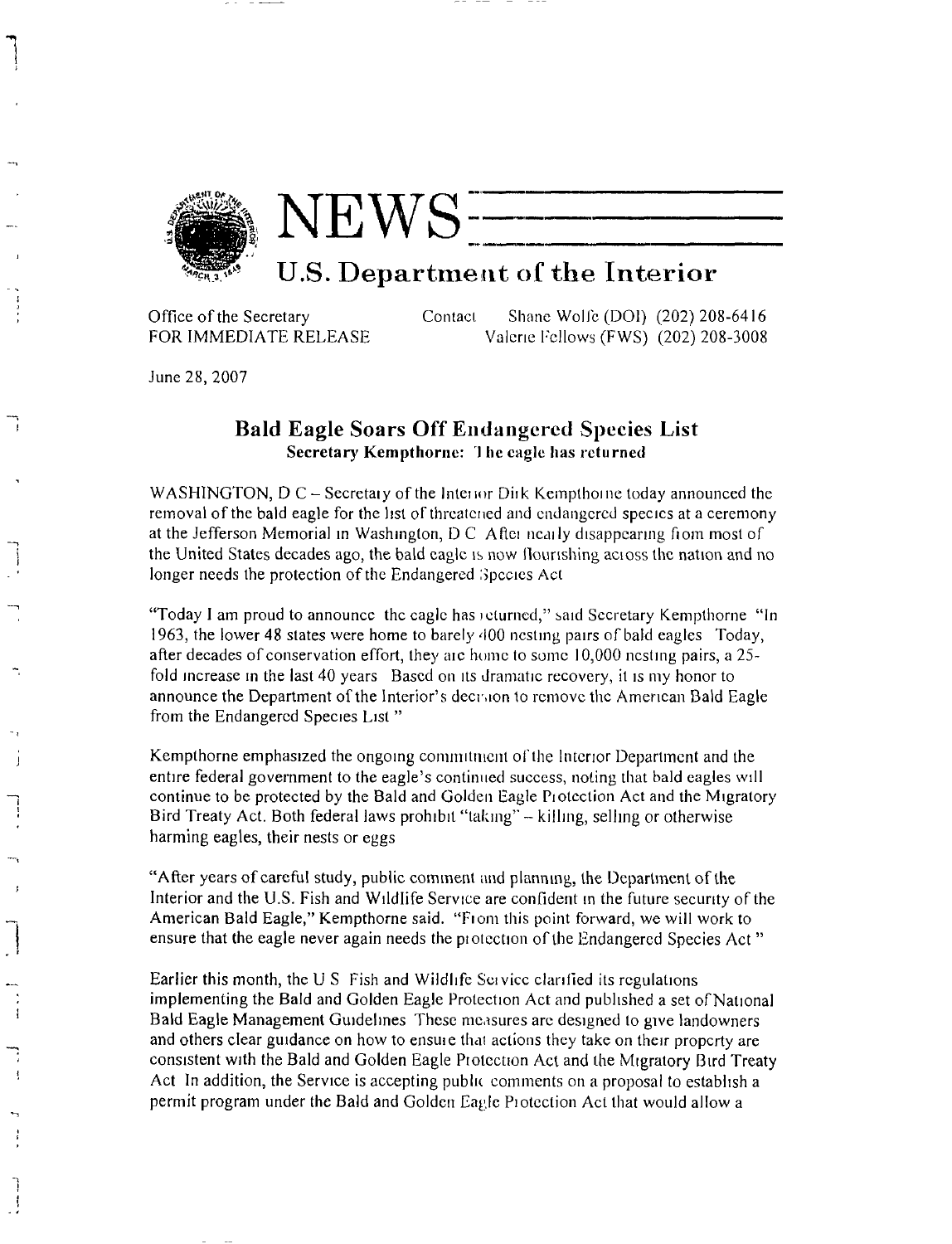limited take of bald and golden eagles. Any take authorized would be consistent with the purpose and goal of the Bald and Golden Eagle Protection Act, ensuring eagle populations remain healthy and sustainable.

The removal of the bald eagle from the Federal List of Endangered and Threatened Wildlife and Plants will become effective 30 days after publication in the Federal Register Upon delisting, the Service will continue to work with state wildlife agencies to monitor eagles for at least five years, as required by the Endangeled Species Act If at any time it appears that the bald eagle again needs the Act's protection, the Service can propose to relist the species. The Service has developed a diaft monitoring plan that is available for public review and comment

The bald eagle first gained federal protection in 1940, under what later became the Bald and Golden Eagle Protection Act The eagle was later given additional protection under the Migratory Bird Treaty Act Soon after passage of the Eagle Act, populations stabilized or increased in most areas of the country Howevel, the eagle population fell into steep decline in later decades, due primarily to widespread use of the pesticide DDT after World War I1 DDT accumulated in eaglc\_ and caused thcnl **to** lay eggs with weakened shells, decimating the eagle population across the nation Concerns about the bald eagle resulted in its protection in 1967 under the predecessor to the current Endangered Species Act The eagle was one of the original species protected by the ESA when it was enacted in 1973

The legal protections given the species by these statutes, along with a crucial decision by the Environmental Protection Agency to ban the general use of  $DDT$  in 1972, provided the springboard for the Service and its paltners to accclelatc recovery through captive breeding programs, reintroductions, law enforcement eftorts, protection of habitat around nest sites and land purchase and preservation activities. The cagle responded dramatically to these actions. From an all-time low of 417 bieeding pairs in 1963, the population in the lower 48 states has grown to a high of 9,789 pairs today Fortunately, the bald eagle has never needed the protection of the ESA in Alaska, where the population is estimated at between *50,000* and 70,000 birds

 $\cdot$  1

. 1

"It's fitting that our natmnal symbol has also become a symbol of **the** great things that happen through cooperative conservation," said U S Fish and Wildlife Service Director H. Dale Hall "Eagles could not have recovered without a support network of strong partnerships among government at all **levels,** tribes, conservation organizations, the business community and individual citizens "

Concurrently with today's announcement, the Service is making the draft post-delisting monitoring plan available and is soliciting public comment for 90 days, Comments on the monitoring plan must be received 90 days after publication m the Federal Register Comments may be sent by mall to Bald Eagle Post-Dclistmg Momtoring Plan Comments, U S. Fish and Wildlife Service Rock Island Field Office, 1511 47th Avenue, Moline, Illinois 61265. Comments may also be transmitted electronically to